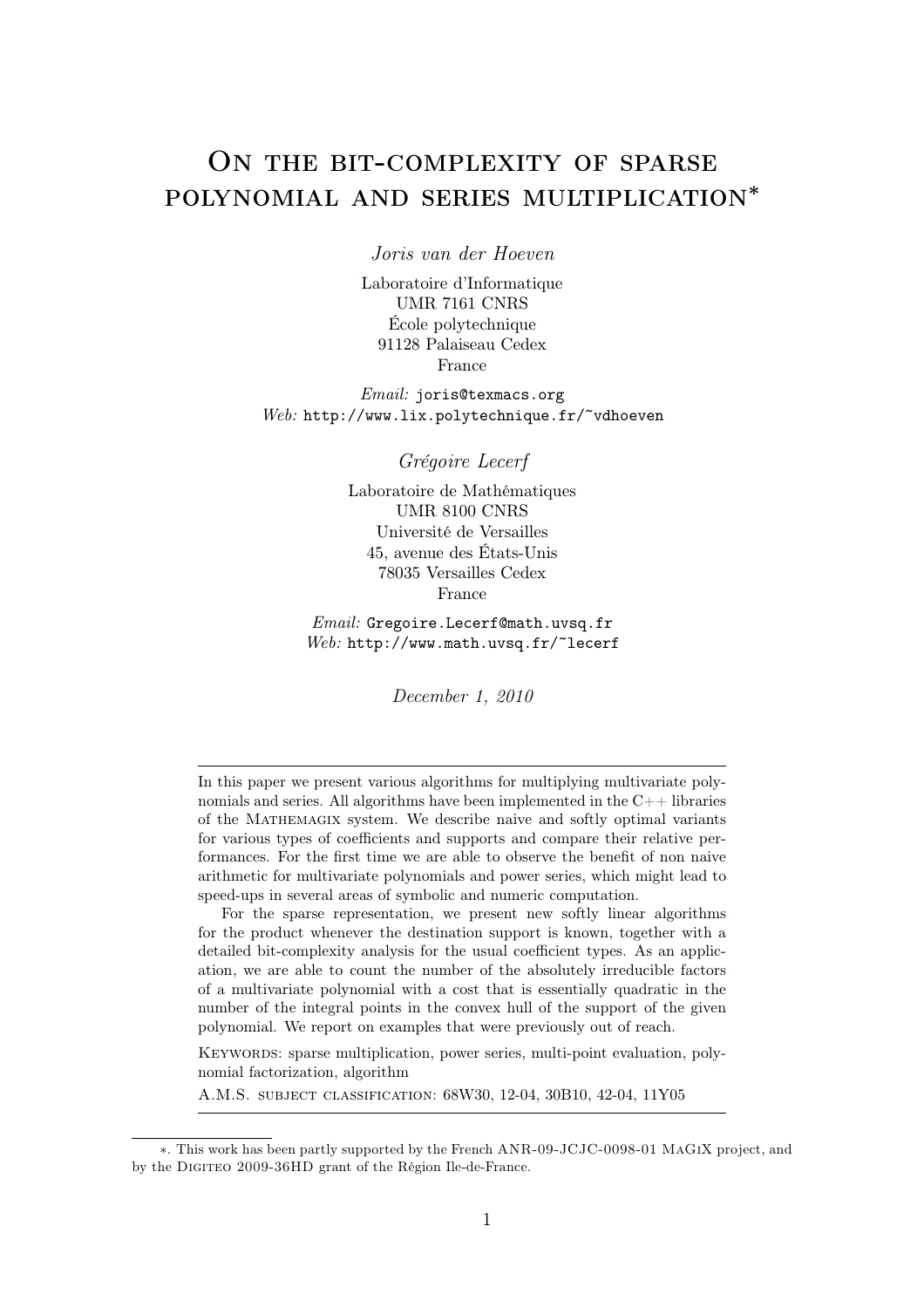### 1. INTRODUCTION

It is classical that the product of two integers, or two univariate polynomials over any ring, can be performed in *softly linear time* for the usual dense representations [SS71, Sch77, CK91, Für07. More precisely, two integers of bit-size at most  $n$  can be multiplied in time  $\tilde{O}(n) = n \left(\log n\right)^{O(1)}$  on a Turing machine, and the product of two univariate polynomials can be done with  $\tilde{O}(n)$  arithmetic operations in the coefficient ring. These algorithms are widely implemented in computer algebra systems and turn out to perform well even for problems of medium sizes.

Concerning multivariate polynomials and series less effort has been dedicated towards such fast algorithms and implementations. One of the difficulties is that the polynomials and series behave differently according to their support. In this paper we propose several algorithms that cover a wide range of situations.

#### **1.1. Related works**

Representations of multivariate polynomials and series with their respective efficiencies have been discussed since the early ages of computer algebra; for historical references we refer the reader to [Joh74, Sto84, DST87, CGL92]. The representation is an important issue which conditions the performance in an intrinsic way. It is customary to distinguish three main types of representations: dense, sparse, and functional.

A *dense representation* is made of a compact description of the support of the polynomial and the sequence of its coefficients. The main example concerns *block supports* – it suffices to store the coordinates of two opposite vertices. In a dense representation all the coefficients of the considered support are stored, even if they are zero. In fact, if a polynomial has only a few of non-zero terms in its bounding block, we shall prefer to use a *sparse representation* which stores only the sequence of the non-zero terms as pairs of monomials and coefficients. Finally, a *functional representation* stores a function that can produce values of the polynomials at any given points. This can be a pure blackbox (which means that its internal structure is not supposed to be known) or a specific data structure such as *straight-line programs* (see Chapter 4 of [BCS97] for instance).

For dense representations with block supports, it is classical that the algorithms used for the univariate case can be naturally extended: the naive algorithm, Karatsuba's algorithm, and even fast Fourier transforms [CT65, SS71, CK91, Hoe04] can be applied recursively in each variable, with good performance. Another classical approach is the Kronecker substitution which reduces the multivariate product to one variable only. We refer the reader to classical books such as [BP94, GG02]. When the number of the variables is fixed and the partial degrees tend to infinity, these techniques lead to softly linear costs.

For sparse representations, the naive school book algorithm, that performs all the pairwise term products, is implemented in all the computer algebra systems and several other dedicated libraries. It is a matter of constant improvements in terms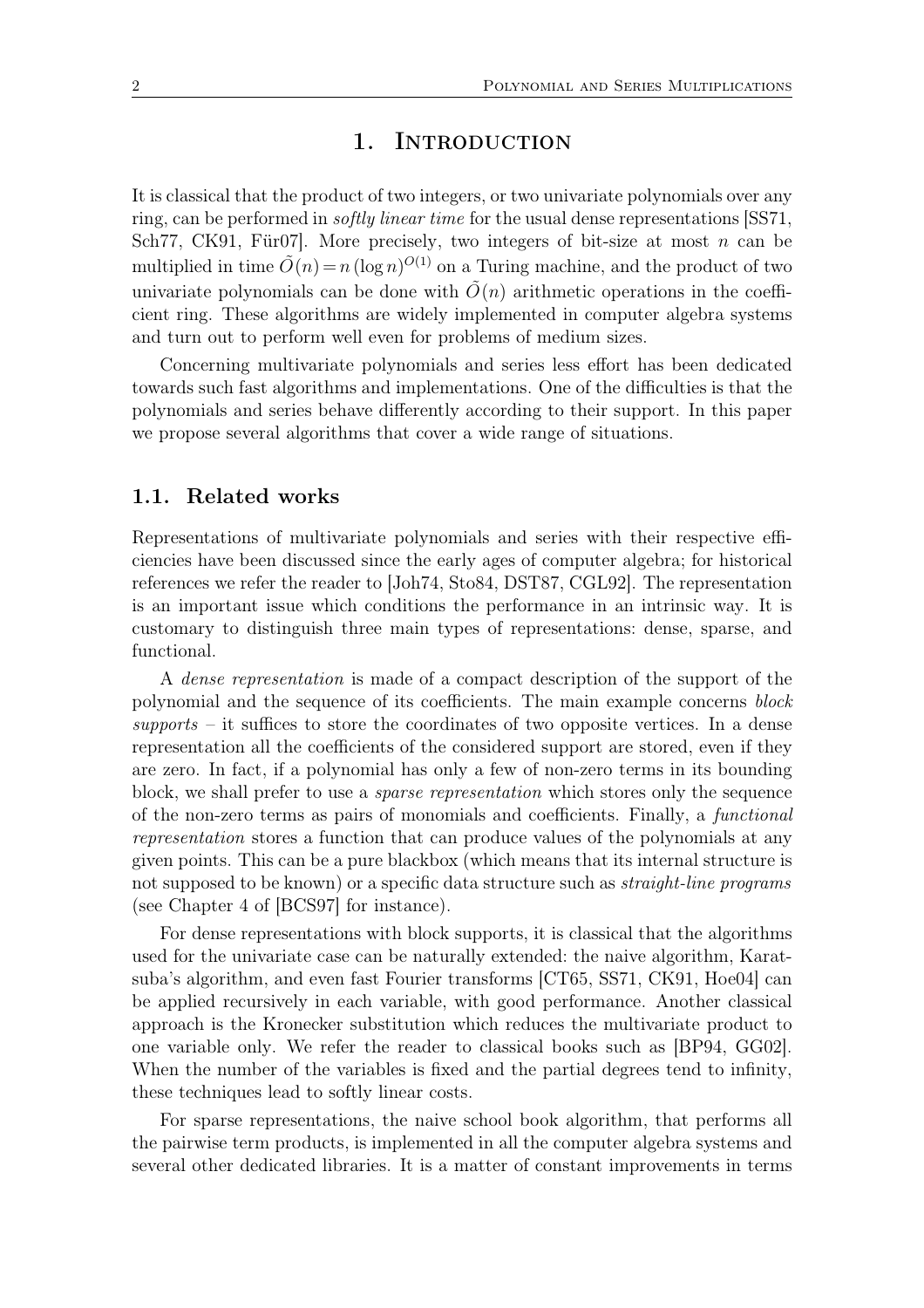of data structures, memory management, vectorization and parallelization [Yan98, GL06, MP07, MP09a, MP09b] (see [Fat03] for some comparisons between several implementations available in 2003).

Multivariate dichotomic approaches have not been discussed much in the literature. Let us for instance consider Karatsuba's algorithm (see [GG02, Chapter 8] for details). With one variable  $z$  only, the usual way the product is performed begins with splitting P and Q into  $P_0(z) + z^k P_1(z)$  and  $Q_0(z) + z^l Q_1(z)$ , respectively, where k and l are half of the degrees of P and Q. Then we compute recursively  $P_0Q_0$ ,  $P_1Q_1$ , and  $(P_0+P_1)(Q_0+Q_1)$ , and perform suitable linear combinations to recover the result. This approach is efficient in the dense block case because the sizes of the input are correctly divided in each recursive call of the product. In the sparse case this phenomenon hardly occurs, and it is commonly admitted that this approach is useless (see for instance [Fat03, Section 3] or [MS04] for a cost analysis). Nevertheless block versions have been suggested to be useful with several variables in [Hoe02, Section 6.3.3], and refined in [Hoe06, Section 6], but never tested in practice. Further improvements are under progress in [HL10].

In the sparse case, the product can be decomposed into two subproblems: (1) determine the support of R from those of P and  $Q$ , (2) compute the coefficients of R. These are independent in terms of complexity and applications. The computation of the support is the most expensive part, that can be seen as a special case of an even more difficult problem called *sparse interpolation*. This is a cornerstone in higher level routines such as the greatest common divisor: to compute the g.c.d. of two polynomials in the sparse representation it is interesting to specialize all the variables but one at several points, compute as many univariate g.c.d.s, and interpolate the result without a precise idea of the support (see for instance [KT90]). We are not dealing with this problem in this paper, but most of the literature in this topic hides fast algorithms for the sparse product of polynomials as soon as the destination support is known, as explained in the next paragraphs.

For coefficient fields of characteristic zero, it is proved in [CKL89] that the product of two polynomials in sparse representation can be computed in softly linear time in terms of operations over the ground field, once the destination support is known. This algorithm uses fast evaluation and interpolation at suitable points built from prime numbers. Unfortunately, the method hides an expensive growth of intermediate integers involved in the linear transformations, which prevents the algorithm from being softly linear in terms of bit-complexity. Indeed this algorithm was essentially a subroutine of the sparse interpolation algorithm of [BT88], with the suitable set of evaluation points borrowed from [GK87]. For more references on sparse interpolation in characteristic zero we refer the reader to [KL88, KLW90, KLL00, GS09].

For coefficients in a finite field, Grigoriev, Karpinski and Singer designed a specific sparse interpolation algorithm in [GKS90], which was then improved in [Wer94, GKS94]. These algorithms are based on special point-sets for evaluation and interpolation, built from a primitive element of the multiplicative subgroup of the ground field. As in [CKL89] a fast product might have been be deduced from this work, but to the best of our knowledge this has never been done until now.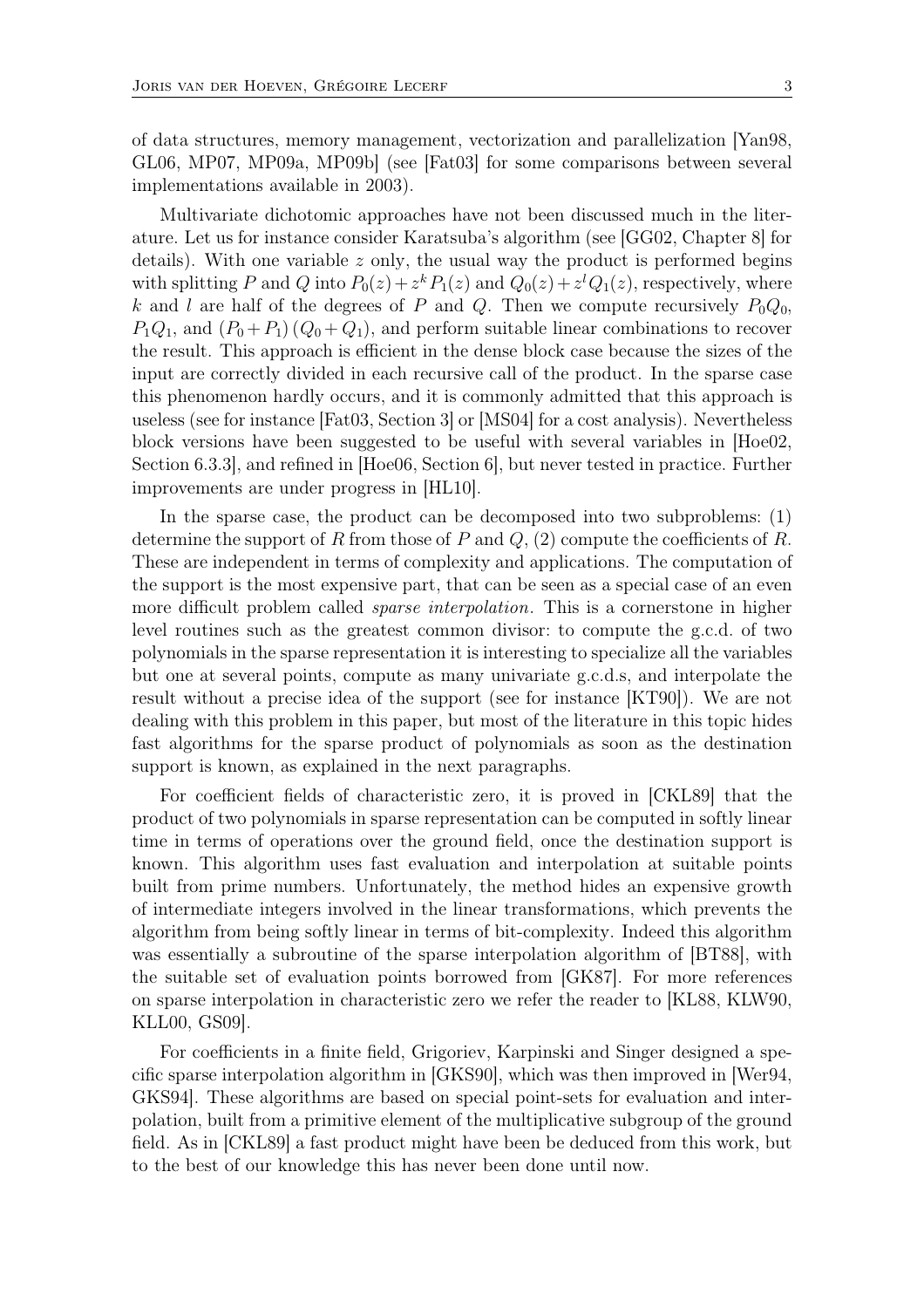### **1.2. Our contributions**

The main contributions of this paper are practical algorithms for faster computations with multivariate polynomials and series. In Sections 2 and 3 we describe naive algorithms for the dense and sparse representations of polynomials, we recall the Kronecker substitution technique, and discuss bit-complexities with regards to practical performances. We show that our implementations are competitive with the best other software, and we discuss thresholds between sparse and dense representations. Section 4 is devoted to naive algorithms for power series.

In Section 5, we turn to the sparse case. Assuming the destination support to be known, we will focus on the computation of the coefficients. Our approach is similar to [CKL89], but relies on a different kind of evaluation points, which first appeared in [GKS90]. The fast product from [CKL89], which only applies in characteristic zero, suffers from the swell of the intermediate integers. In contrast, our method is primarily designed for finite fields. For integer coefficients we either rely on large primes or the multi-modular methods to deduce new bit-complexity bounds. Section 5 is devoted to the bit-complexity for the most frequently encountered coefficient rings.

Of course, our assumption that the support of the product is known is very strong: in many cases, it can be feared that the computation of this support is actually the hardest part of the multiplication problem. Nevertheless, the computation of the support is negligible in many cases:

- 1. The coefficients of the polynomials are very large: the support can be computed with the naive algorithms, whereas the coefficients are deduced with the fast ones. A variant is when we need to compute the products of many pairs of polynomials with the same supports.
- 2. The destination support can be deduced by a simple geometric argument. A major example concerns dense formal power series, truncated by total degree. In Section 6 we adapt the method of [LS03] to our new evaluationinterpolation scheme. The series product of [LS03] applies in characteristic zero only and behaves badly in terms of bit-complexity. Our approach again starts with coefficient fields of positive characteristic and leads to much better bit-costs and useful implementations.
- 3. When searching for factors of a multivariate polynomial  $P$ , the destination support is precisely the support of  $P$ . In Section 7 we present a new algorithm for counting the number of absolutely irreducible factors of P. We will prove a new complexity bound in terms of the size of the integral hull of the support of P, and report on examples that were previously out of reach. In a future work, we hope to extend our method into a full algorithm for factoring P.

Our fast product can be expected to admit several other applications, such as polynomial system solving, following [CKL89], but we have not tried.

Most of the algorithms presented in this paper have been implemented in the C++ library multimix of the free computer algebra system MATHEMAGIX  $[H+02]$ (revision 4741, available from http://gforge.inria.fr/projects/mmx/). Up to our knowledge, this is the first implementation of a sparse multivariate multiplication algorithm with a softly linear asymptotic time complexity.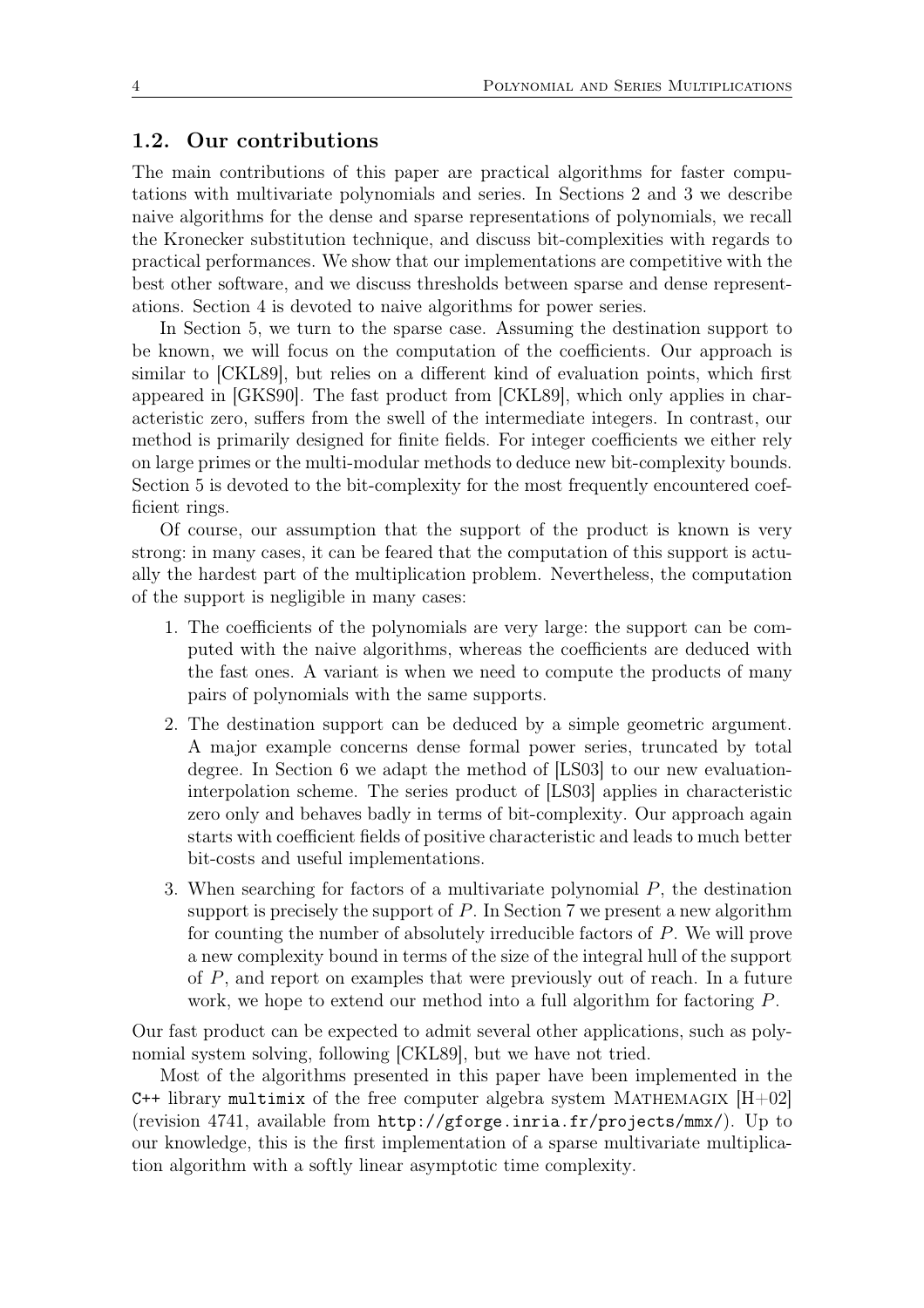### 2. Multiplication of block polynomials

In this section we recall several classical algorithms for computations with dense multivariate polynomials, using the so called "block representation". We will also analyze the additional bit-complexity due to operations on the exponents.

The algorithms of this section do not depend on the type of the coefficients. We let A be an effective ring, which means that all ring operations can be performed by algorithm. We will denote by  $M(n)$  the cost for multiplying two univariate polynomials of degree  $n$ , in terms of the number of arithmetic operations in  $A$ . Similarly, we denote by  $I(n)$  the time needed to multiply two integers of bit-size at most n. One can take  $\mathsf{M}(n) = O(n \log n \log \log n)$  [CK91] and  $\mathsf{I}(n) = O(n \log n 2^{\log^* n})$  [Für07], where log<sup>∗</sup> represents the iterated logarithm of *n*. Throughout the paper, we will assume that  $M(n)/n$  and  $I(n)/n$  are increasing. We also assume that  $M(O(n)) \subseteq O(M(n))$ and  $I(O(n)) \subseteq O(I(n))$ .

#### **2.1. Dense polynomials using the block representation**

Any polynomial P in  $A[z_1, \ldots, z_n]$  is made of a sum of terms, with each term composed of a coefficient and an exponent seen as a vector in  $\mathbb{N}^n$ . For an exponent  $e = (e_1, ..., e_n) \in \mathbb{N}^n$ , the monomial  $z_1^{e_1} \cdots z_n^{e_n}$  will be written  $z^e$ . For any  $e \in \mathbb{N}^n$ , we let  $P_e$  denote the coefficient of  $z^e$  in P. The *support* of P is defined by supp  $P =$  $\{e \in \mathbb{N}^n : P_e \neq 0\}.$ 

A *block* is a subset of  $\mathbb{N}^n$  of the form  $\prod_{j=1}^n$  $_{j=1}^{n}$  {0, 1, ...,  $d_j - 1$ }, with  $d_1, ..., d_n \in \mathbb{N}$ . Given a polynomial  $P \in \mathbb{A}[z_1, \ldots, z_n]$ , its *block support* is the smallest block of the form

$$
dsupp(P) = \prod_{j=1}^{n} \{0, 1, ..., d_{P,j} - 1\}
$$

with supp $(P) \subseteq \text{dsupp}(P)$ . In other words, assuming  $d_P \neq 0$ , we have  $d_{P,j} =$  $\deg_{z_i} P + 1$  for  $j = 1, \ldots, n$ . We will denote by  $d_P = d_{P,1} \cdots d_{P,n}$  the cardinality of dsupp(P). In the dense *block representation* of P, we store the  $d_{P,i}$  and all the coefficients corresponding to the monomials of  $\text{dsupp}(P)$ .

We order the exponents in the *reverse lexicographic order* , so that

$$
x_1^{e_1}\cdots x_n^{e_n} < x_1^{f_1}\cdots x_n^{f_n} \iff \exists j, (e_n = f_n \wedge \cdots \wedge e_{j+1} = f_{j+1} \wedge e_j < f_j).
$$

In this way, the *i*-th exponent  $e = (e_1, ..., e_n) =$  exponent  $(i, P)$  of P is defined by

$$
i = e_1 + e_2 d_{P,1} + e_3 d_{P,1} d_{P,2} + \dots + e_n d_{P,1} d_{P,2} \cdots d_{P,n-1}.
$$

Conversely, we will write  $i = \text{index}(e, P)$  and call i the *index* of e in P. Notice that the index has values from 0 to  $d_P - 1$ . The coefficient of the exponent e of index i will be written coefficient $(e, P)$  or coefficient $(i, P)$ , according to the context.

In the cost analysis of the algorithms below, we shall take into account the number of operations in A but also the bit-cost involved by the arithmetic operations with the exponents.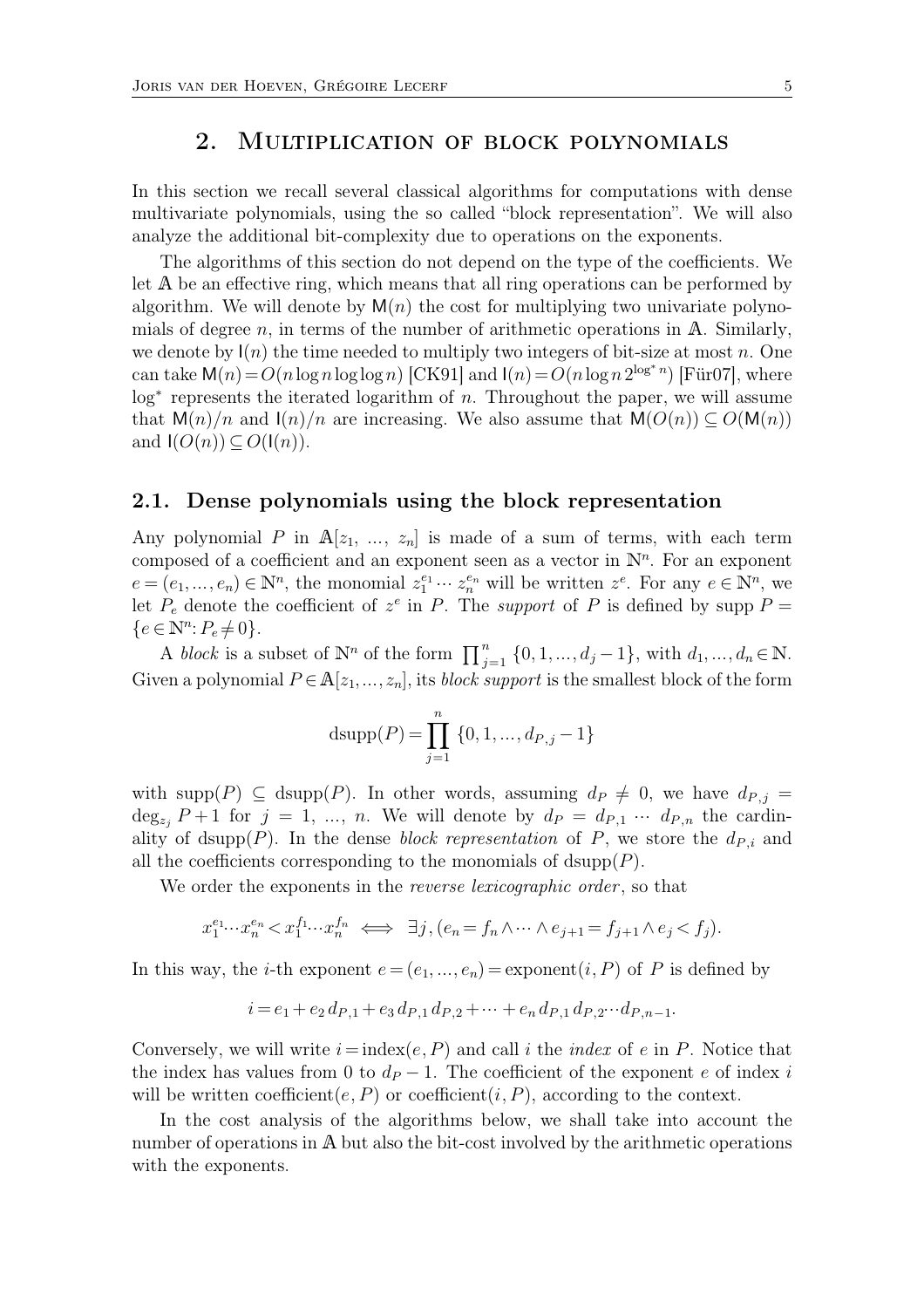### **2.2. Naive product**

Let P and Q be the two polynomials that we want to multiply. Their product  $R = PQ$  can be computed naively by performing the pairwise products of the terms of  $P$  and  $Q$  as follows:

ALGORITHM 1. Naive product for block polynomials.

 $Set R := 0$ *For i from* 0 *to*  $d_P - 1$  *do:* 

*For j from* 0 *to*  $d_Q - 1$  *do:* 

- *i.*  $l := \text{index}(\text{exponent}(i, P) + \text{exponent}(j, Q), R)$ ;
- *ii.* Add coefficient $(i, P)$  coefficient $(j, Q)$  *to* coefficient $(l, R)$ ;

Proposition 2. *Assuming the block representation, the product* R *of* P *and* Q *can be computed using*  $O(d_P d_Q)$  *operations in* A *plus*  $O(n \cdot l(\log d_R) + d_P d_Q \log d_R)$  *bitoperations.*

**Proof.** Before entering Algorithm 1 we compute all the  $d_{R,i}$  and discard all the variables  $z_i$  such that  $d_{R,i}= 1$ . This takes no more that  $O(n \log d_R))$  bit-operations. Then we compute  $d_{R,1} d_{R,2}, d_{R,1} d_{R,2} d_{R,3}, ..., d_{R,1} d_{R,2} ... d_{R,n-1}$ , as well as  $d_{R,1} (d_{Q,2} -$ 1),  $d_{R,1}$   $d_{R,2}$   $(d_{Q,3} - 1)$ , ...,  $d_{R,1}$   $d_{R,2}$   $\cdots$   $d_{R,n-2}$   $(d_{Q,n-1} - 1)$ , and  $d_{R,1}$   $(d_{P,2} - 1)$ ,  $d_{R,1} d_{R,2} (d_{P,3}-1), ..., d_{R,1} d_{R,2} ... d_{R,n-2} (d_{P,n-1}-1)$  in  $O(n \log d_R))$  bit-operations.

For computing efficiently the index  $l$  at step (i) we make use of the enumeration strategy presented in Lemma  $4$  below. In fact, for each  $i$ , we compute index(exponent(i, P), R) incrementally in the outer loop. Then for each j we also obtain  $l := \text{index}(\text{exponent}(i, P) \text{exponent}(j, Q), R)$  incrementally during the inner loop. The conclusion again follows from Lemma 4.

Notice that for small coefficients (in the field with two elements for instance), the bit-cost caused by the manipulation of the exponents is not negligible. This naive algorithm must thus be programmed carefully to be efficient with many variables in small degree.

For running efficiently over all the monomials of the source and the destination supports we use the following subroutine:

ALGORITHM 3. Next index.

Input:  $e \in \text{supp}(P)$ ,  $f \in \text{supp}(Q)$ , and the index  $k$  of  $e + f$  in  $R = PQ$ . Output:  $f' =$  exponent(index(f, Q) + 1, Q), and index( $e + f', R$ ).

- *1. Let*  $f' := f$ ; Let  $i := 1$ ;
- *2. For* i *from* 1 *to* n *do:*
	- *a. if*  $d_{O,i} = 1$  *then continue*;
	- *b.* if  $f'_i \neq d_{Q,i} 1$  then return  $(f'_1, ..., f'_{i-1}, f'_i + 1, f'_{i+1}, ..., f'_n)$  and  $k + d_{R,1} \cdots d_{R,i-1};$

c. 
$$
f'_i := 0
$$
;  $k := k - d_{R,1} \cdots d_{R,i-1} (d_{Q,i} - 1)$ ;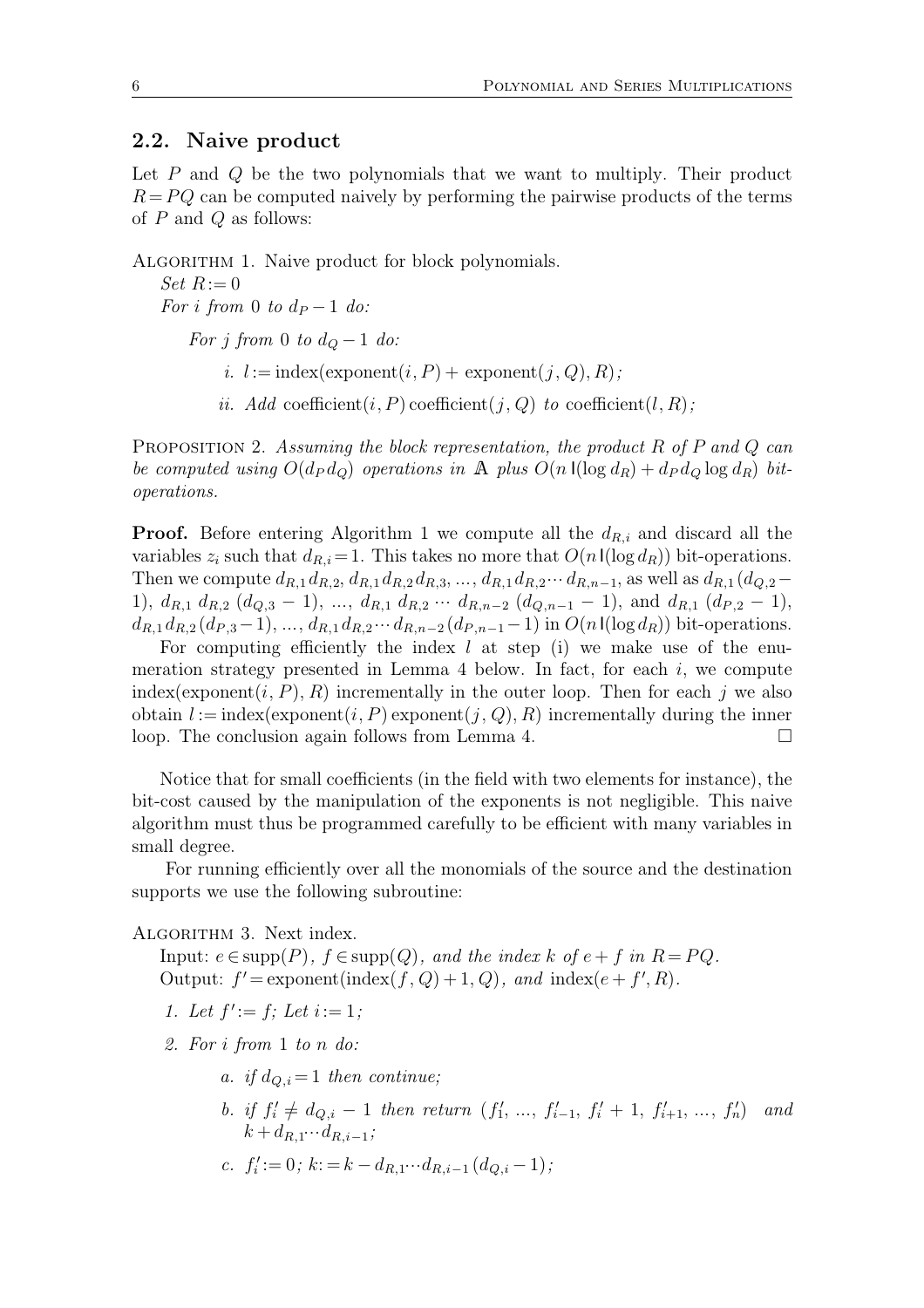The algorithm raises an error if, and only if,  $f$  is the last exponent of  $Q$ . The proof of correctness is straightforward, hence is left to the reader. In fact, we are interested in the total cost spent in the successive calls of this routine to enumerate the indices of all the exponents of  $e + \text{dsupp}(Q)$  in R, for any fixed exponent e of P:

LEMMA 4. *Assume that*  $d_{R,i} \geqslant 2$  *for all i*, and let *e be an exponent of P. If*  $d_{R,1} d_{R,2}$ *,*  $d_{R,1} d_{R,2} d_{R,3},..., d_{R,1} d_{R,2} \cdots d_{R,n-1}$  and  $d_{R,1} (d_{Q,2} - 1), d_{R,1} d_{R,2} (d_{Q,3} - 1), ...,$  $d_{R,1} d_{R,2} \cdots d_{R,n-2} (d_{Q,n-1}-1)$  *are given, and if* index $(e, R)$  *is known, then the indices in* R *of the exponents of*  $e + \text{dsupp}(Q)$  *can be enumerated in increasing order with*  $O(d_{Q} \log d_{R})$  *bit-operations.* 

**Proof.** Let m be the number of the  $d_{Q,i}$  equal to 1. Each step of the loop of Algorithm 3 takes  $O(1)$  if  $d_{Q,i} = 1$  or  $O(\log d_R)$  bit-operations otherwise. Let  $d_{Q,i_1},...,d_{Q,i_{n-m}}$  be the subsequence of  $(d_{Q,i})_i$  which are not 1.

When running over all the successive exponents of  $\text{dsupp}(Q)$ , this loop takes  $O(m + \log d_R)$  bit-operations for at most  $d_Q$  exponents, and  $O(m + 2 \log d_R)$  bitoperations for at most  $d_Q/d_{Q,i_1}$  exponents, and  $O(m+3 \log d_R)$  bit-operations for at most  $d_Q/(d_{Q,i_1} d_{Q,i_2})$  exponents, etc. Since the  $d_{Q,i_j} \geqslant 2$  for all j, this amounts to  $O((m + \log d_R) d_Q)$  operations. Since the  $d_{R,i} \geq 2$  for all i, the conclusion follows from  $m = O(\log d_R)$ .

#### **2.3. Kronecker substitution**

Let us briefly recall the Kronecker substitution. For computing  $R = PQ$ , the Kronecker substitution we need is defined as follows:

$$
K_{d_R}: \mathbb{A}[z_1, \ldots, z_n] \longrightarrow \mathbb{A}[x]
$$
  
\n
$$
P \longmapsto P(x, x^{d_{R,1}}, x^{d_{R,1}d_{R,2}}, \ldots, x^{d_{R,1} \cdots d_{R,n-1}}).
$$

It suffices to compute  $K_{d_R}(P)$  and  $K_{d_R}(Q)$ , perform their product, and recover R by

$$
R = K_{d_R}^{-1}(K_{d_R}(P) K_{d_R}(Q)).
$$

PROPOSITION 5. Assuming the block representation, the product  $R = PQ$  can be *computed using*  $M(d_R)$  *operations in* A *plus*  $O(n \log d_R) + (d_P + d_Q) \log d_R$  *bitoperations.*

**Proof.** As for the naive approach we start with computing all the  $d_{R,i}$  and we discard all the variables  $z_i$  such that  $d_{R,i} = 1$ . Then we compute  $d_{R,1} d_{R,2}$ ,  $d_{R,1} d_{R,2} d_{R,3}, ..., d_{R,1} d_{R,2} ... d_{R,n-1}$  and  $d_{R,1} (d_{Q,2} - 1), d_{R,1} d_{R,2} (d_{Q,3} - 1), ...,$  $d_{R,1}$   $d_{R,2}$   $\cdots$   $d_{R,n-2}$   $(d_{Q,n-1} - 1)$  and  $d_{R,1}$   $(d_{P,2} - 1)$ ,  $d_{R,1}$   $d_{R,2}$   $(d_{P,3} - 1)$ , ...,  $d_{R,1} d_{R,2} \cdots d_{R,n-2} (d_{P,n-1}-1)$ . This takes  $O(n \text{ } \text{l}(\log d_R))$  bit-operations. Thanks to Lemma 4, this allows to deduce  $K_{dR}(P)$  and  $K_{dR}(Q)$  with  $O((d_P + d_Q) \log d_R)$ bit-operations. Thanks to the reverse lexicographic ordering, the inverse  $K_{dR}^{-1}$  is for free.  $\Box$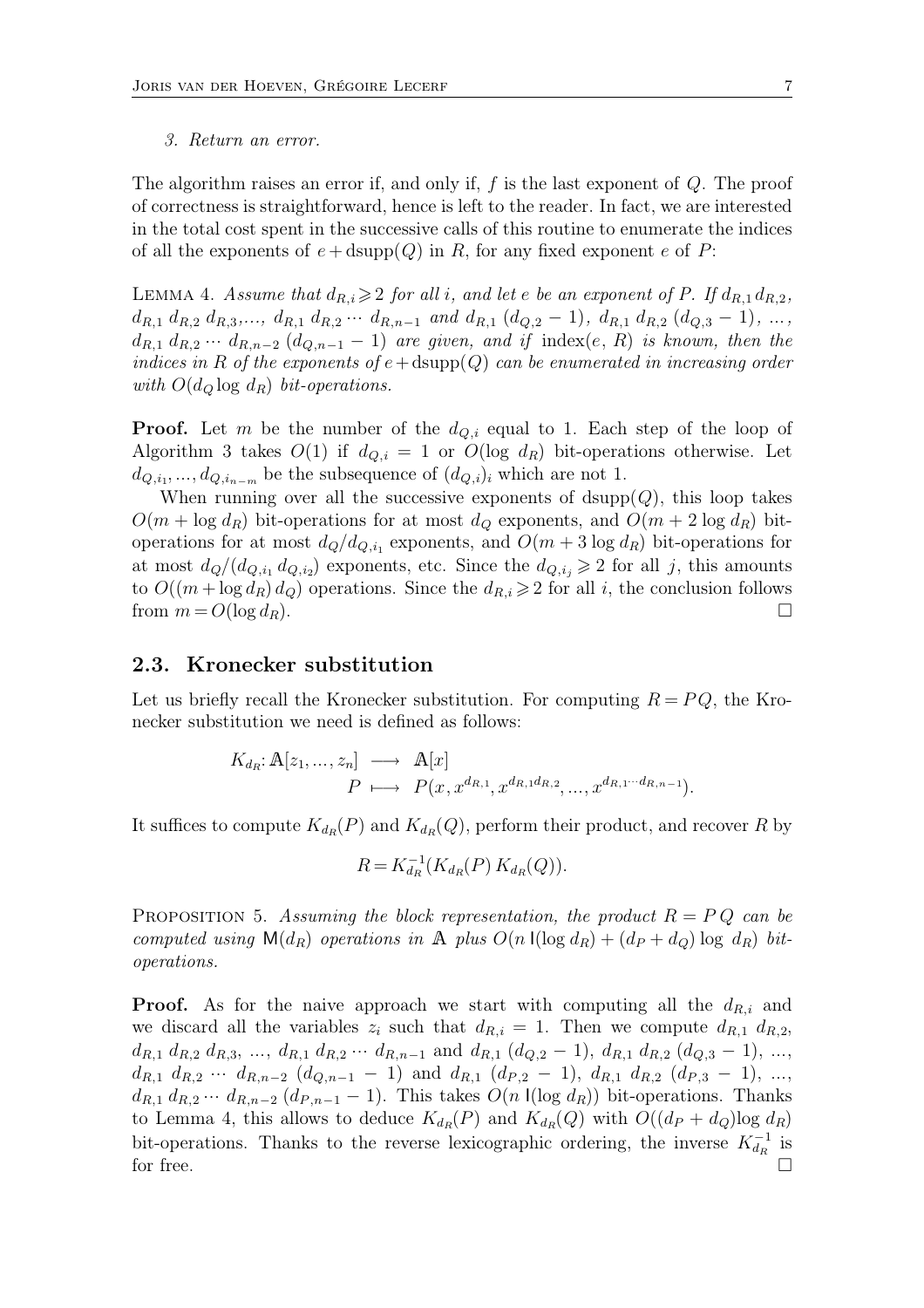**Remark 6.** A similar complexity can be obtained using evaluation-interpolation methods, such as the fast Fourier transform [CT65] or Schönhage-Strassen's variant [SS71, CK91]. For instance, assuming that A has sufficiently many  $2^p$ -th roots of unity, we have  $M(n) = O(n \log n)$  using FFT-multiplication. In the multivariate case, the multiplication of P and Q essentially reduces to  $3 d_R/d_{R,i}$  fast Fourier transforms of size  $d_{R,j}$  with respect to each of the variables  $z_j$ . This amounts to a total number of  $O(\log d_{R,1} + \cdots + \log d_{R,n}) d_R = O(d_R \log d_R)$  operations in A.

Over the integers, namely when  $A = \mathbb{Z}$ , one can further apply the Kronecker substitution to reduce to the multiplication of two large integers. For any integer a we write  $l_a = \lceil \log_2(|a|+1) \rceil$  for its *bit-size*, and denote by  $h_P = \max_e l_{P_e}$  the maximal bit-length of the coefficients of  $P$  (and similarly for  $Q$  and  $R$ ). Since

$$
\max_{e} |R_e| \leqslant \min\left(d_P, d_Q\right) \max_{e} |P_e| \max_{e} |Q_e|,
$$

we have

$$
h_R \leqslant h := h_P + h_Q + l_{\min(d_P, d_Q)}.
$$

The coefficients of  $R$  thus have bit-length at most  $h$ . We will be able to recover them (with their signs) from an approximation modulo  $2^{h+1}$ . The substitution works as follows:

$$
K_{d_R,h}: \mathbb{Z}[z_1,\ldots,z_n] \longrightarrow \mathbb{Z}
$$
  

$$
P \longmapsto K_{d_R}(P)(2^{h+1}).
$$

One thus computes  $K_{d_R,h}(P)$  and  $K_{d_R,h}(Q)$ , does the integer product, and recovers

$$
R = K_{d_R,h}^{-1}(K_{d_R,h}(P) K_{d_R,h}(Q)).
$$

Corollary 7. *With the above dense representation, the product* R *of* P *times* Q *in*  $\mathbb{Z}[z_1, ..., z_n]$  *takes*  $O(\mathsf{I}(h\,d_R) + n\mathsf{I}(\log d_R) + (d_P + d_Q)\log d_R)$  *bit-operations.* 

**Proof.** The evaluation at  $2^{h+1}$  takes linear time thanks to the binary representation of the integers being used. The result thus follows from the previous proposition.  $\Box$ 

**Remark 8.** In a similar way, we may use Kronecker substitution for the multiplication of polynomials with modular coefficients in  $\mathbb{A}=\mathbb{Z}/p\mathbb{Z}, p \in \{2,3,\ldots\}$ . Indeed, we first map  $P, Q \in \mathbb{A}[z_1, \dots z_n]$  to polynomials in  $\{0, \dots, p-1\}[z_1, \dots, z_n] \subseteq \mathbb{Z}[z_1, \dots, z_n]$ , multiply them as integer polynomials, and finally reduce modulo  $p$ .

#### **2.4. Timings**

In this paper we will often illustrate the performances of our implementation for  $A = \mathbb{Z}/p\mathbb{Z}$ , with  $p = 268435459 < 2^{29}$ . Timings are measured in seconds or milliseconds, using one core of an INTEL XEON X5450 at 3.0GHz running LINUX and GMP 5.0.0 [Gra91]. The symbol  $\infty$  in the timing tables means that the time needed is very high, and not relevant.

In Tables 1 and 2 we multiply dense polynomials P and Q with  $d_{P,i} = d_{Q,i} = d_i$ , for  $i = 1, 2, \ldots$  We observe that the Kronecker substitution is a very good strategy: it involves less operations on the exponents, and fully benefits from the performances of Gmp.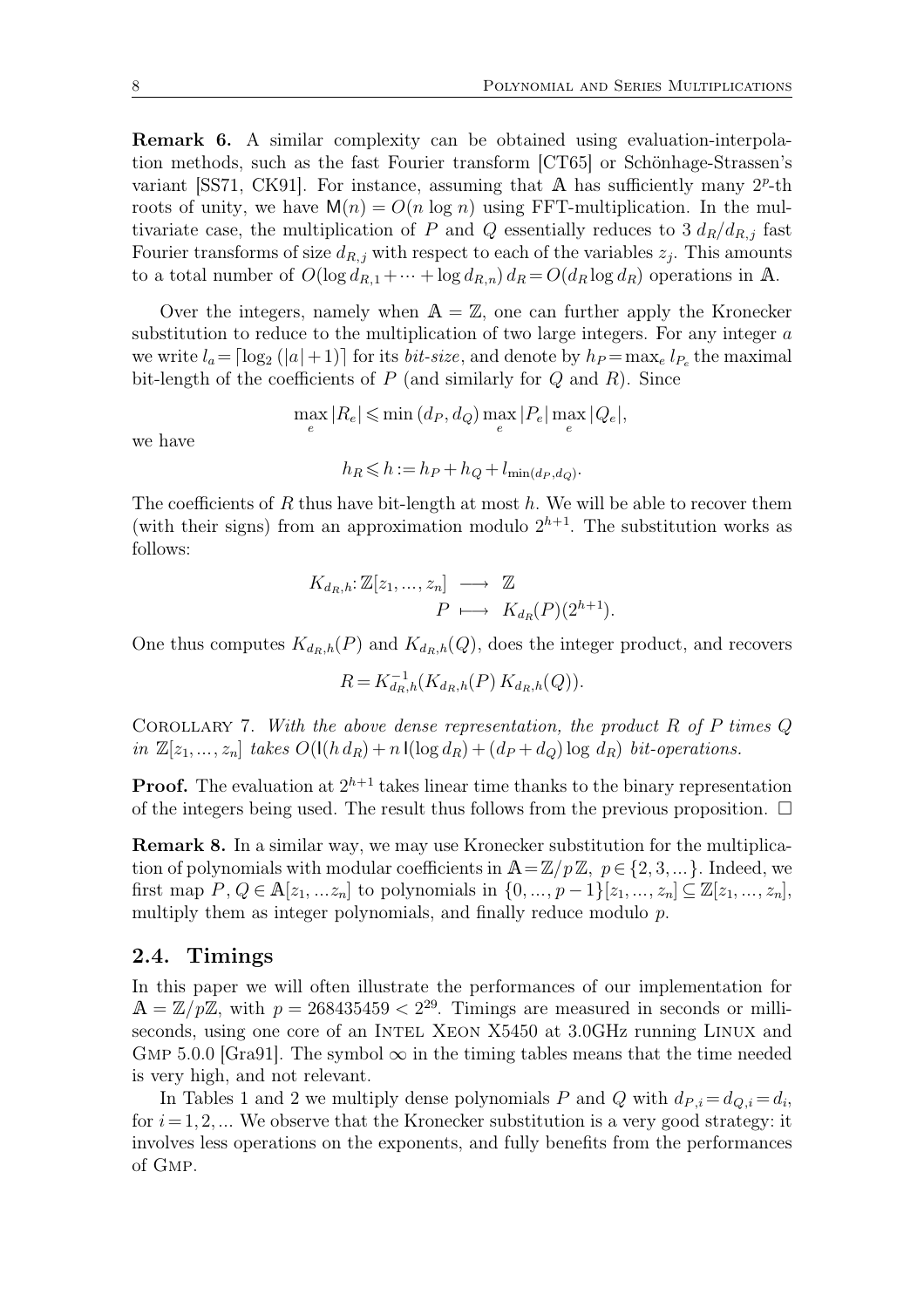| $d_1, d_2$ | 10   | 20   | 40       | 80    | 160     |
|------------|------|------|----------|-------|---------|
| naive      | 0.23 | 3.4  | 54       | 855   | 13616   |
| Kronecker  | 0.05 | 0.28 | 1.7      | 8.7   |         |
| $d_P, d_Q$ | 100  | 400  | $1\,600$ | 64000 | 25600   |
| $a_R$      | 361  | 1521 | 6241     | 25281 | 101 761 |

**Table 1.** Block polynomial product with 2 variables (in milliseconds)

| $d_1, d_2, d_3$ | 10       | 20    | 40     | 80       | 160      |
|-----------------|----------|-------|--------|----------|----------|
| naive           | 23       | 1390  | 88643  | $\infty$ | $\infty$ |
| Kronecker       | $1.9\,$  | 25    | 303    | 3208     | 33983    |
| $d_P, d_Q$      | $1\,000$ | 8000  | 64000  | 512000   | 4096000  |
| $a_R$           | 6859     | 59319 | 493039 | 4019679  | 32461759 |

**Table 2.** Block polynomial product with 3 variables (in milliseconds)

# 3. Naive multiplication of sparse polynomials

In this section, we will study the naive multiplication of multivariate polynomials using a sparse representation. Our naive implementation involves an additional dichotomy for increasing its cache efficiency.

## **3.1. Naive dichotomic multiplication**

In this paper, the *sparse representation* of a polynomial  $P \in \mathbb{A}[z_1, \ldots, z_n]$  consists of a sequence of exponent-coefficient pairs  $(e, P_e) \in \mathbb{N}^n \times \mathbb{A}$ . This sequence is sorted according to the reverse lexicographic order on the exponents, already used for the block representation.

Natural numbers in the exponents are represented by their sequences of binary digits. The total size of an exponent  $e \in \mathbb{N}^n$  is written  $l_e = n + \sum_{j=1}^n$  $\sum_{i=1}^n l_{e_i}$ . We let  $l_P = \max_{e \in \text{supp }P} l_e$  for the maximum size of the exponents of P, and  $s_P = |\text{supp }P|$ for the number of non-zero terms of P.

Comparing or adding two exponents e and f takes  $O(l_e + l_f)$  bit-operations. Therefore reading the coefficient of a given exponent e in P costs  $O((l_e + l_p) \log s_p)$ bit-operations by a dichotomic search. Adding P and Q can be done with  $O(s_P + s_Q)$ additions and copies in A plus  $O((l_P + l_Q) \max(s_P, s_Q))$  bit-operations. Now consider the following algorithm for the computation of  $R = PQ$ :

ALGORITHM 9. Naive product for sparse polynomials.

- *1.* If  $s_P = 0$  then return 0.
- *2.* If  $s_P = 1$  then return  $(e + f, P_e Q_f)_{f \in \text{supp } Q}$ , where e is the only exponent of P.
- *3. Split* P *into*  $P_1$  *and*  $P_2$  *with respective sizes*  $h = \lceil s_P/2 \rceil$  *and*  $s_P h$ .
- 4. Compute  $R_1 = P_1 Q$  and  $R_2 = P_2 Q$  recursively.
- *5. Return*  $R_1 + R_2$ *.*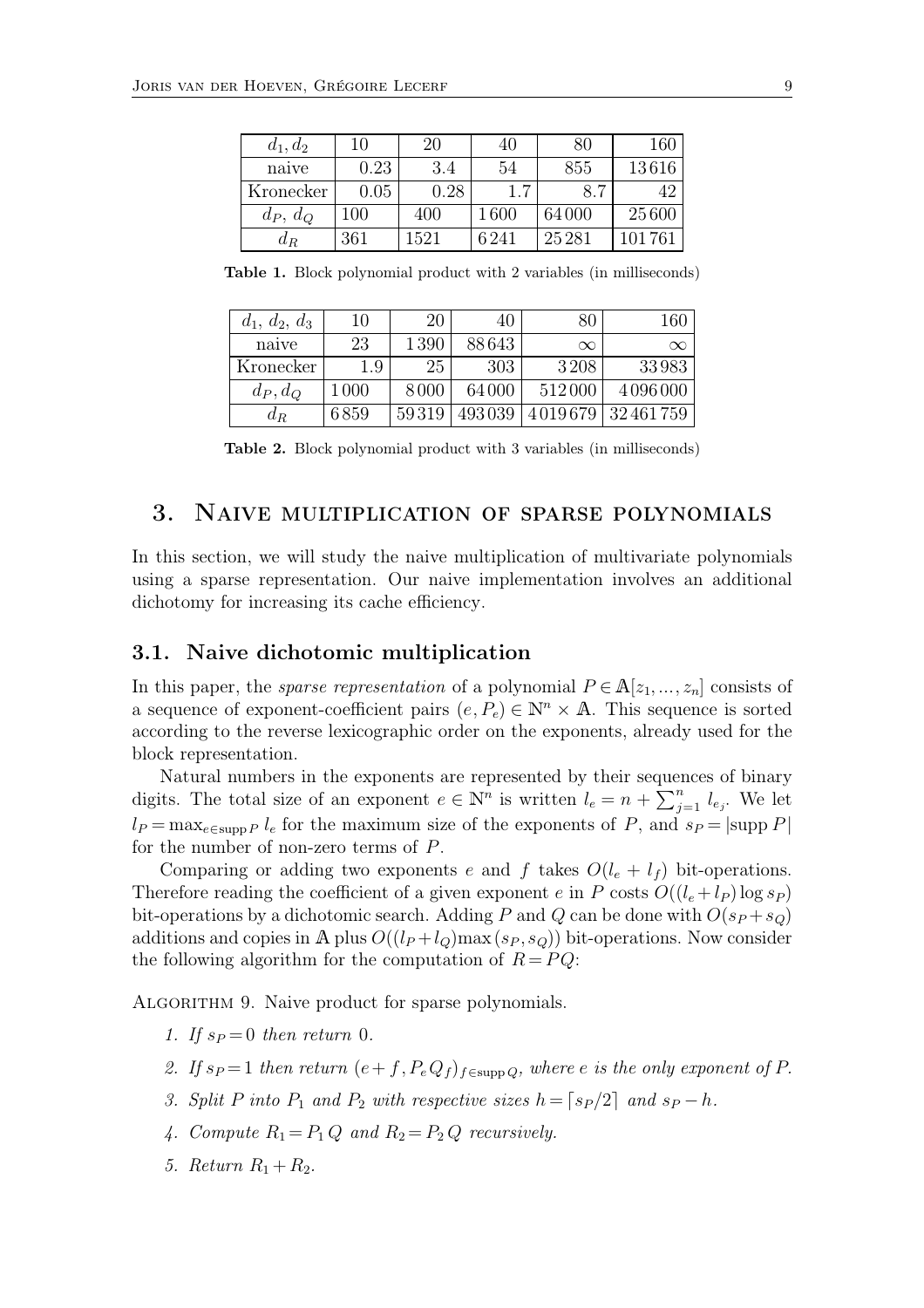Proposition 10. *Assuming the sparse representation of polynomials, the product*  $R = PQ$  *can be computed using*  $O(s_P s_Q \log \min(s_P, s_Q))$  *operations in* A, *plus*  $O((l_P + l_Q)s_P s_Q \log \min(s_P, s_Q))$  *bit-operations.* 

**Proof.** We can assume that  $s_P \leq s_Q$  from the outset. The number of operations in A is clear because the depth of the recurrence is  $O(\log s_P)$ . Addition of exponents only appears in the leaves of the recurrence. The total cost of step 2 amounts to  $O((l_P + l_Q) s_P s_Q)$ . The maximum bit-size of the exponents of the polynomials in  $R_1$ and  $R_2$  in step 4 never exceeds  $O(l_P + l_Q)$ , which yields the claimed bound.  $\square$ 

**Remark 11.** The logarithmic factor  $\log \min(s_P, s_Q)$  tends to be quite pessimistic in practice. Especially in the case when  $s_R \ll s_P s_Q$ , the observed complexity is rather  $O(s_P s_Q)$ . Moreover, the constant corresponding to this complexity is quite small, due to the cache efficiency of the dichotomic approach.

**Remark 12.** For very large input polynomials it is useful to implemented an additional dichotomy on Q in order to ensure that Q fits in the cache, most of the time.

### **3.2. Timings**

In the next tables we provide timings for  $\mathbb{A}=\mathbb{Z}/p\mathbb{Z}$ , with  $p=268435459$ . For Table 3 we pick up  $s_P = s_Q$  random monomials in the block  $\{0, \ldots, 10000\}^n$ , with random coefficients. Here the exponents are "packed" into a single machine word if possible. This is a classical useful trick for when the coefficients are small that was already used in [Joh74]. For  $n = 2$  and  $n = 3$  the exponents are packed into a 64 bits word. But for  $n=6$ , the packing requires 90 bits, and thus we operate directly on the vector representation.

| $ s_P, s_Q $ 10                                                                 | - 20 | 40 | 80 |  | 160   320   640   1280 |             |
|---------------------------------------------------------------------------------|------|----|----|--|------------------------|-------------|
| $n = 2   0.012   0.046   0.176   0.691   2.72   13.8   59.2   263$              |      |    |    |  |                        |             |
| $n=3$   0.013   0.051   0.191   0.736   3.23   15.7   81.3                      |      |    |    |  |                        | - 372       |
| $n = 6 \mid 0.022 \mid 0.105 \mid 0.472 \mid 2.14 \mid 12.4 \mid 85.4 \mid 366$ |      |    |    |  |                        | $\mid$ 1500 |

**Table 3.** Sparse polynomial product (packed exponents, in milliseconds)

In the following table we give the timings of same computations with Maple 13:

| $ s_P, s_Q $ 10   20   40   80   160   320   640   1280                                      |  |  |  |  |
|----------------------------------------------------------------------------------------------|--|--|--|--|
| $n=2$   0.172   0.321   0.927   3.22   14.9   62.5   312   1.208                             |  |  |  |  |
| $n=3$   0.205   0.389   1.13   4.15   19.2   82.2   345   1258                               |  |  |  |  |
| $n = 6 \mid 0.261 \mid 0.502 \mid 1.58 \mid 6.07 \mid 27.4 \mid 127 \mid 511 \mid 1636 \mid$ |  |  |  |  |

**Table 4.** Sparse polynomial product with Maple 13 (in milliseconds)

These timings confirm that our implementation of the naive algorithms is already competitive. In the next table we consider polynomials with increasing size in a fixed bounding hypercube  $\{0, ..., d-1\}^n$ . The row "density" indicates the ratio of nonzero terms with exponent in  $\{0, \ldots, d-1\}^n$ .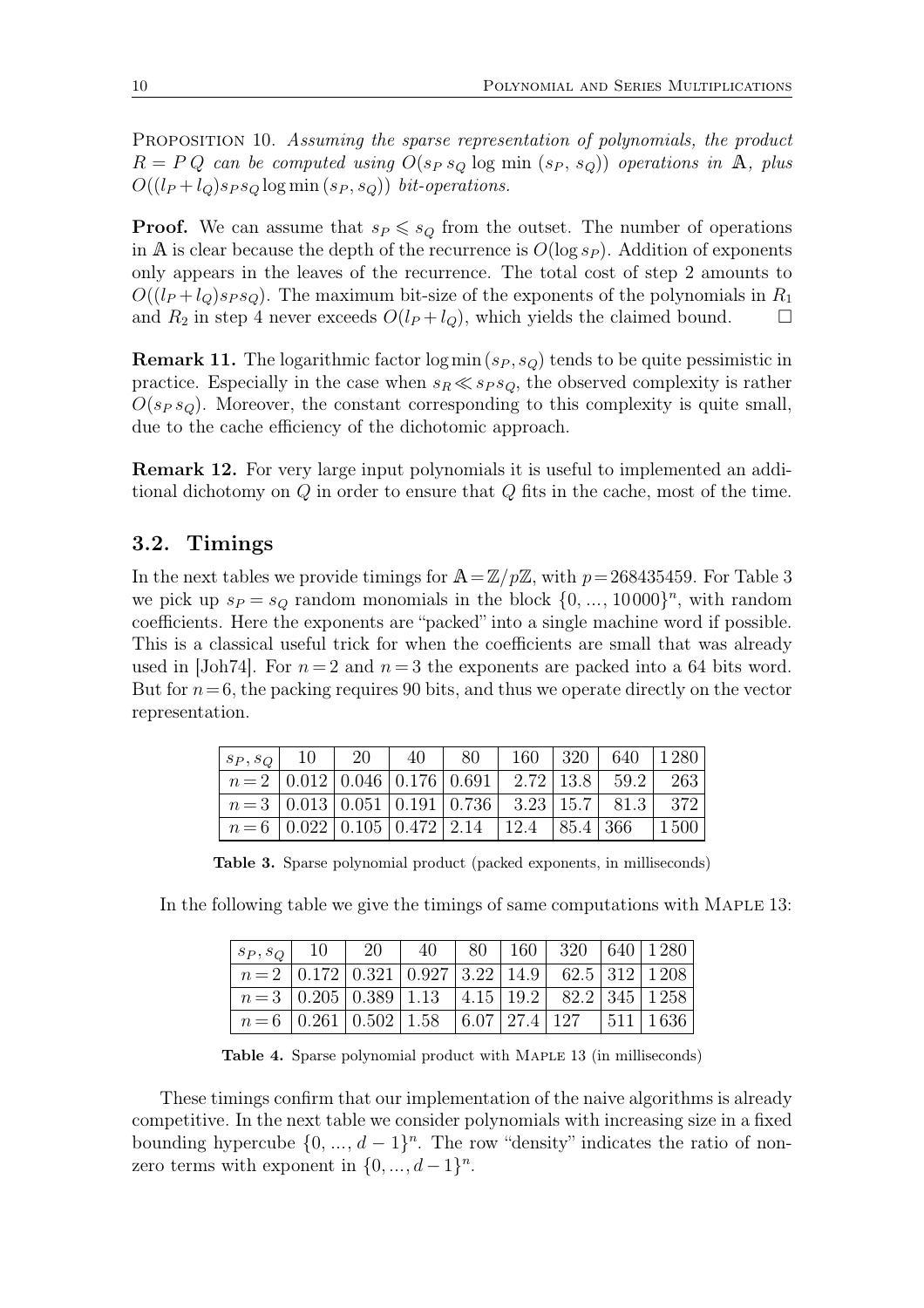| density   | $n = 2, d = 80$ | $n=3, d=40$ |
|-----------|-----------------|-------------|
| $1\%$     | 0.428           | 60.9        |
| $2\%$     | 1.67            | 289.4       |
| $3\%$     | 4.17            | 675         |
| $4\%$     | 6.95            | 1244        |
| $5\%$     | 12.5            | 2037        |
| $6\%$     | 20.5            | 2980        |
| Kronecker | 87              | 303         |

**Table 5.** Sparse polynomial product (in milliseconds) and comparison with Kronecker multiplication from Tables 1 and 2.

In Table 5, we see that the Kronecker substitution is faster from 5 % of density in the first case and  $3\%$  in the second case. Roughly speaking, in order to determine which algorithm is faster one needs to compare  $s_P s_Q$  to  $\mathsf{M}(d_R)$ . The efficiency of the Kronecker substitution relies on the underlying univariate arithmetic.

Let us also consider the following example with  $A = \mathbb{Z}$ , borrowed from [Fat03]:

$$
P = (1 + z1 + z2 + z3 + z4)20
$$
  

$$
Q = (1 + z1 + z2 + z3 + z4)20 + 1.
$$

This example has been very recently used in [MP09b] as a benchmark to compare the new implementation that will be available in Maple 14 to other software: in their Table 1, we see that MAPLE 14 takes 2.26 s, which is faster than TRIP, PARI-Gp, Magma, and Singular. We could not reproduce their computation, because MAPLE 14 is not available yet, but the platform we use is essentially the same, so that we could compare to our timings.

Firstly the Kronecker substitution takes 3.5 s, which is already faster than all other software they tested. The drawback of the Kronecker substitution is the memory consumption, but the direct call of the naive product takes 377 s: the coefficients of the product have at most 83 bits, and the overhead involved by GMP is important. Yet with Chinese remaindering this time drops to 16 s (see for instance Section 5 of [GG02] for a general description of this classical technique). In this situation we can chose the moduli for the Chinese remaindering such that we can add several products of the preimage in one 64 bit-word before reduction. This classical trick leads to 8 s when using primes of 27 bits. Finally the gap can be further lowered: by taking only two numbers that are coprime such as  $2^{64}$  and  $2^{32} - 1$ , for which the remainders are very cheap, the multiplication time is reduced to 4 s.

# 4. Naive multiplication of power series

We shall consider multivariate series truncated in total degree. Such a series to order  $\delta$  is represented by the sequence of its homogeneous components up to degree  $\delta$  – 1. For each component we use a sparse representation. Let F and G be two series to order  $\delta$ . The homogeneous component of degree i in F is written  $F_i$ .

#### **4.1. Naive product**

The naive algorithm for computing their product  $H = FG$  works as follows: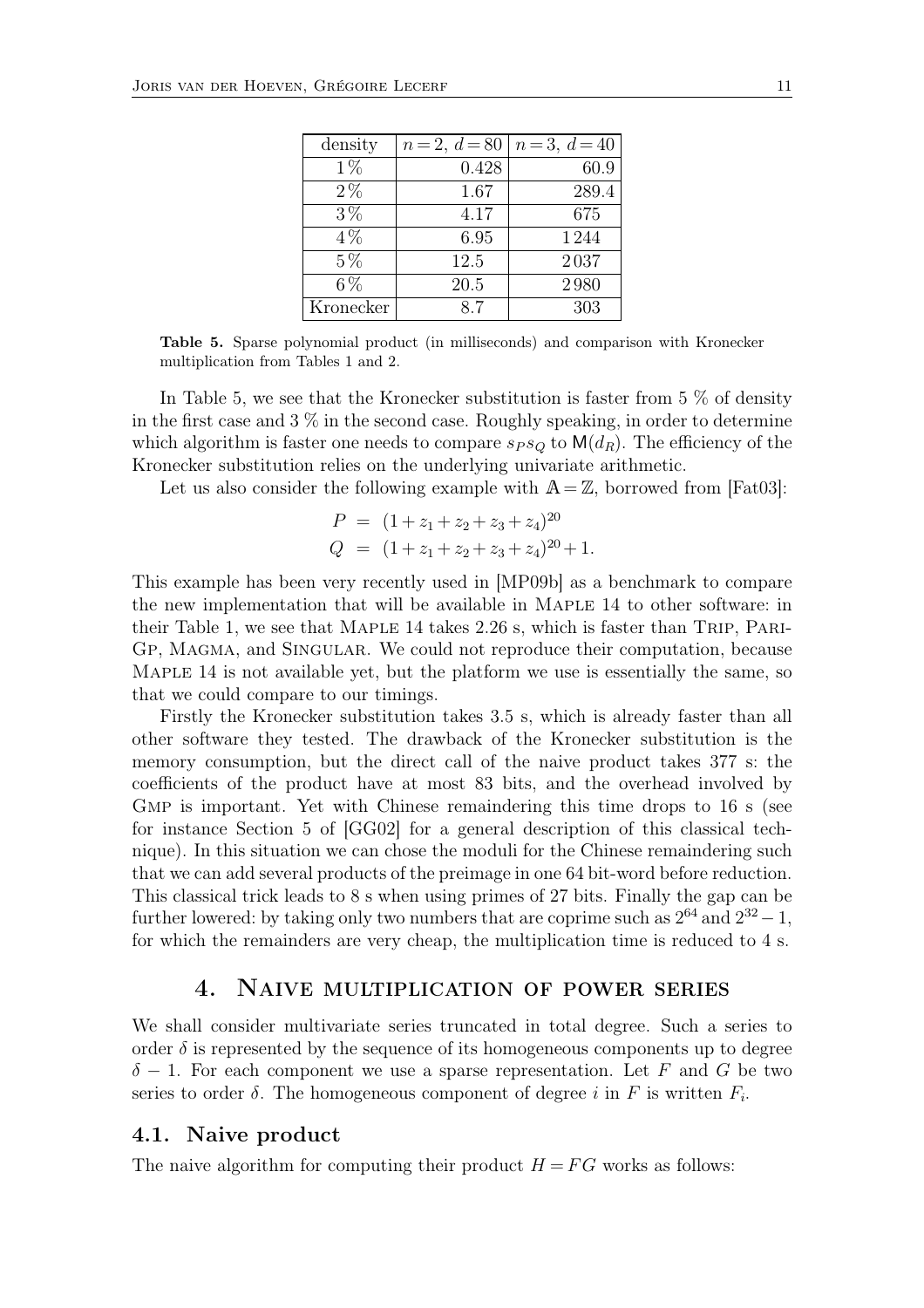ALGORITHM 13. Naive product for series.

*1. Initialize*  $H_0 := \cdots := H_{\delta-1} := 0.$ *2. For* i *from* 0 *to* δ − 1 *do For j from* 0 *to*  $\delta - 1 - i$  *do*  $H_{i+j} := H_{i+j} + F_i G_j.$ 

The number of non-zero terms in F is denoted by  $s_F = s_{F_1} + \cdots + s_{F_{\delta-1}}$ . The maximum size of the exponents of  $s_F$  is represented by  $l_F = \max_{i \in \{0, \ldots, \delta-1\}} l_{F_i}$ .

PROPOSITION 14. With the above sparse representation, the product  $H = FG$  can be *done with*  $O(s_F s_G \log \min(s_F, s_G))$  *operations in* A, *plus*  $O((l_F + l_G)s_F s_G \log \min(s_F,$ sG)) *bit-operations.*

**Proof.** By Proposition 10, the total number of operations in A is in

$$
O\left(\sum_{d=0}^{\delta-1}\sum_{i+j=d} s_{F_i} s_{G_j} \log \min\left(s_{F_i}, s_{G_j}\right)\right) = O(s_F s_G \log \min\left(s_F, s_G\right)),
$$

and the total bit-cost follows in the same way.  $\Box$ 

**Remark 15.** Proposition 14 is pessimistic in many cases: this cost bound is merely the one of the corresponding polynomial product discarding truncation. In the next subsection we are to take care of the truncation in terms of the dense size.

### **4.2. Analysis for dense series**

Let  $h_{i,n} = \binom{n-1+i}{n-1}$  $\binom{-1+i}{n-1}$  represent the number of the monomials of degree i with n variables, and let  $s_{\delta,n} = h_{0,n} + \cdots + h_{\delta-1,n} = \binom{n+\delta-1}{n}$  $\binom{b-1}{n}$  be the number of the monomials of degree at most  $\delta - 1$ . We shall consider the product in the densest situation, when  $s_{F_i} = s_{G_i} = h_{i,n}$  for all i.

Proposition 16. *Assuming the sparse representation of polynomials, the pro*duct  $H = F G$  *up till order*  $\delta$  *takes*  $O(s_{\delta,2n} \log s_{\delta,n})$  *operations in* A, *plus*  $O(n l_{\delta} s_{\delta,2n} \log s_{\delta,n})$  *bit-operations.* 

**Proof.** The result follows as in proposition 14 thanks to the following identity:

$$
\sum_{d=0}^{\delta-1} \sum_{i+j=d} h_{i,n} h_{j,n} = s_{\delta,2n}.
$$
 (1)

This identity is already given in [Hoe06, Section 6] for a similar purpose. We briefly recall its proof for completeness. Let  $c_{d,n} = \sum_{i+j=d} h_{i,n} h_{j,n}$ , let  $C_n(t) = \sum_{d\geqslant 0} c_{d,n} t^n$ for the generating series, and let also  $H_n(t) = \sum_{i \geq 0} h_{i,n} t^i$ . On one hand, we have  $C_n(t) = H_n(t)^2$ . On the other hand,  $H_n(t) = (1-t)^{-n}$ . It follows that  $C_n(t) = H_{2n}(t)$ , and that  $c_{d,n} = h_{d,2n}$ , whence (1). Finally the bit-cost follows in the same way with  $l_F$  and  $l_G$  being bounded by  $O(n l_\delta)$ .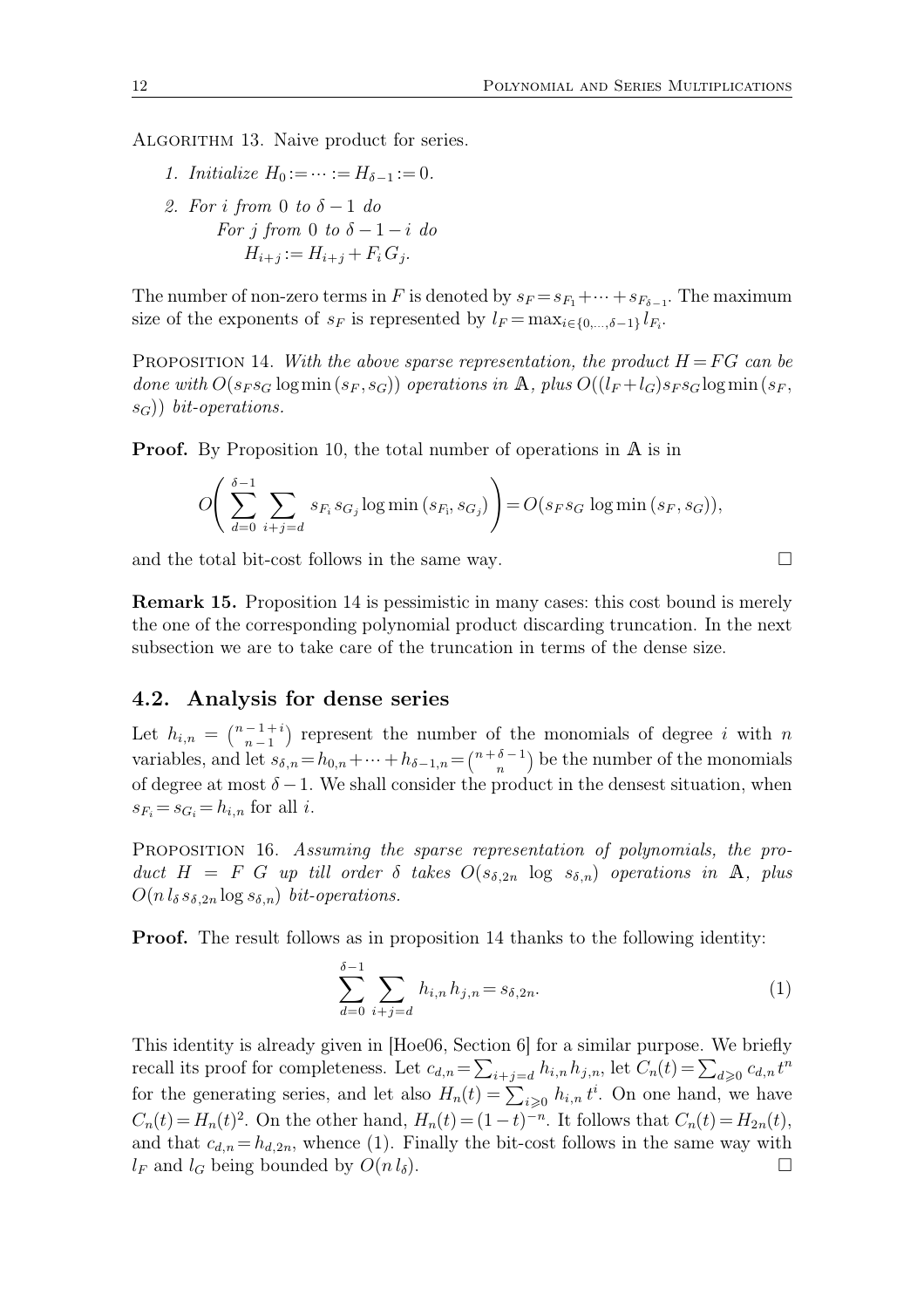If  $\delta = 2$ , then  $s_{2,n} = n+1$  and  $s_{2,2n} = 2n+1$ , so the naive sparse product is softly optimal when n grows to infinity. If  $\delta = n$  and n is large, then

$$
\log s_{\delta,n} = \log {\binom{2n-1}{n}} \sim (\log 4) n
$$
  

$$
\log s_{\delta,2n} = \log {\binom{3n-1}{n}} \sim (\log \frac{27}{4}) n.
$$

In particular, we observe that the naive algorithm has a subquadratic complexity in this case. In general, for fixed n and for when  $\delta$  tends to infinity, the cost is quadratic since the ratio

$$
\frac{s_{\delta,2n}}{s_{\delta,n}^2} = \frac{(2\,n+\delta-1)\cdots\delta}{(n+\delta-1)^{2}\cdots\delta^2} \frac{n!^2}{(2\,n)!}
$$

tends to  $\sqrt{\pi n}/4^n$ .

### **4.3. Timings**

Remark that we do not propose a specific dense representation for the series. This could be possible as we did for polynomials and gain in memory space (but not so much with respect to the "packed exponent" technique). However one can not expect more because there is no straightforward generalization of the fast algorithms for series to several variables such as the Kronecker substitution.

In Table 6 we report on timings for  $A = \mathbb{Z}/p\mathbb{Z}$ , with  $p = 268435459$ . Comparing with Tables 1 and 2, we observe that, for small  $n$ , Kronecker substitution quickly becomes the most efficient strategy. However, it computes much more and its memory consumption is much higher. For small  $n$ , one could also benefit from the truncated Fourier transform, as explained in Section 6 of [Hoe06]. In higher dimensions, say  $n = 6$  and order  $\delta = 20$ , the Kronecker substitution is hopeless: the size of the univariate polynomials to be multiplied is  $40^6 \approx 4.1 \cdot 10^9$ .

|                | 10   | 20     | 40       | 80       | 160      |
|----------------|------|--------|----------|----------|----------|
| $n=2$          | 0.05 | 0.4    | 4.8      | 65       | 926      |
| $s_{\delta,2}$ | 55   | 210    | 820      | 3240     | 12880    |
| $n=3$          | 0.28 | 7.0    | 272      | 13775    | $\infty$ |
| $s_{\delta,n}$ | 220  | 1540   | 11480    | 88560    | $\infty$ |
| $n=6$          | 13   | 9772   | $\infty$ | $\infty$ | $\infty$ |
| $s_{\delta,6}$ | 5005 | 177100 | $\infty$ | $\infty$ | $\infty$ |

**Table 6.** Dense series product (with packed exponents, in milliseconds)

#### 5. Fast multiplication of sparse polynomials

Let A be an effective algebra over an effective field K, i.e. all algebra and field operations can be performed by algorithm. Let  $P$  and  $Q$  still be two multivariate polynomials in  $A[z_1, \ldots, z_n]$  we want to multiply, and let  $R = P Q$  be their product.

We assume we are given a subset  $X \subseteq \mathbb{N}^n$  of size  $s_X$  that contains the support of R. We let  $d_{X,1},...,d_{X,n} \in \mathbb{N}$  be the minimal numbers with  $X \subseteq \prod_{j=1}^n$  $_{j=1}^{n}$  {0, ...,  $d_{X,j}$  - 1}. With no loss of generality we can assume that  $d_{X,j} \geq 2$  for all j.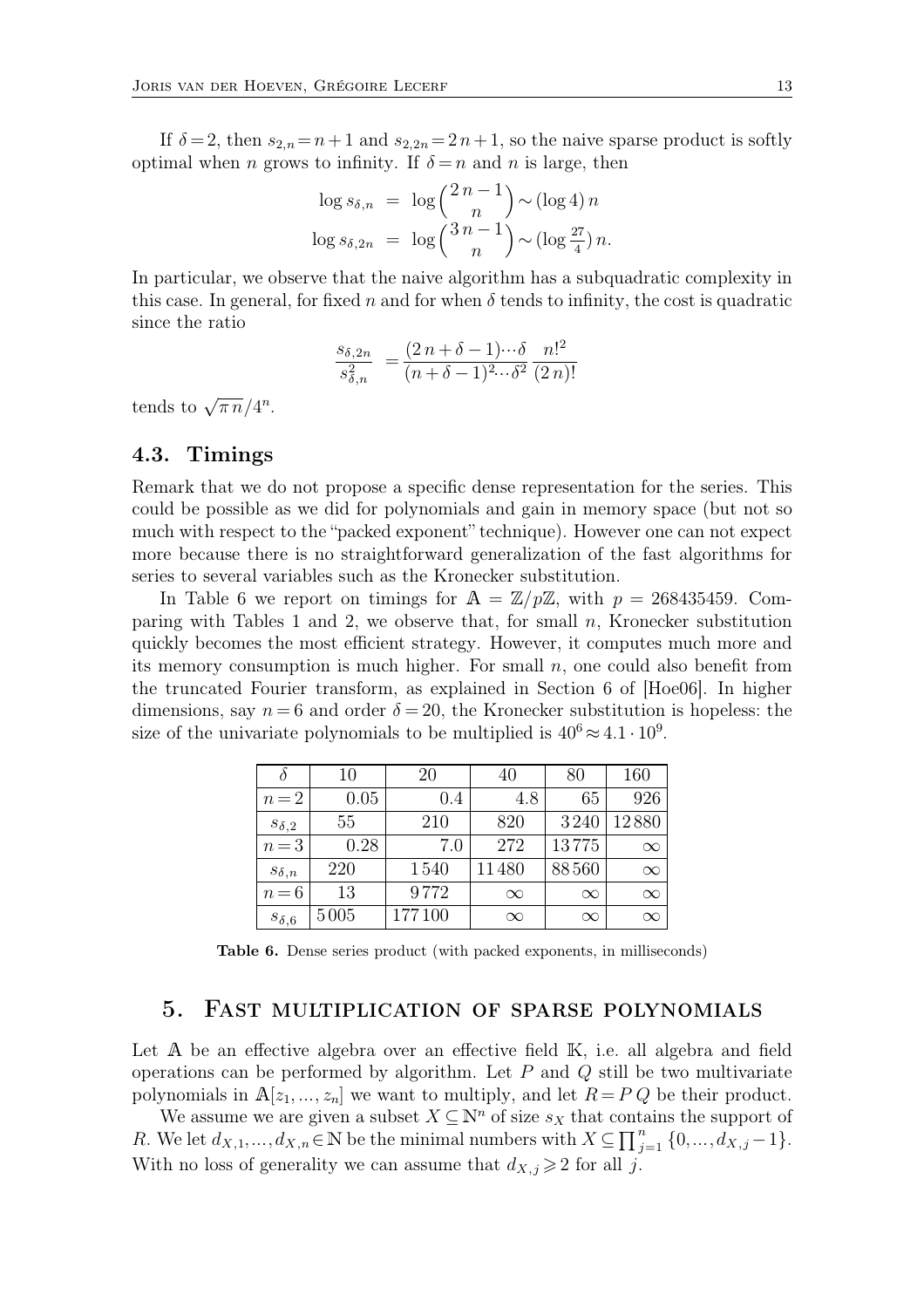$\sum_{i \in \text{supp } P} l_i$ ,  $e_Q = \sum_{i \in \text{supp } Q} l_i$  and  $e_X = \sum_{i \in X} l_i$ . We also introduce  $\sigma = s_P +$ To analyze the algorithms of this section we shall use the quantities  $e_P$  =  $s_Q + s_X$  and  $\epsilon = e_P + e_Q + e_X$ , and  $d_X = d_{X,1} \cdots d_{X,n}$ .

Since the support of the product is now given, we will neglect the bit-cost due to computations on the exponents.

### **5.1. Evaluation, interpolation and transposition**

Given t pairwise distinct points  $\omega_0, \ldots, \omega_{t-1} \in \mathbb{K}^*$  and  $s \in \mathbb{N}$ , let  $E: \mathbb{A}^s \to \mathbb{A}^t$  be the linear map which sends  $(a_0, \ldots, a_{s-1})$  to  $(A(\omega_0), \ldots, A(\omega_{t-1}))$ , with  $A(u)$  $a_{s-1}u^{s-1}+\cdots+a_0$ . In the canonical basis, this map corresponds to left multiplication by the generalized Vandermonde matrix

$$
V_{s,\omega_0,\dots,\omega_{t-1}} = \begin{pmatrix} 1 & \omega_0 & \cdots & \omega_0^{s-1} \\ 1 & \omega_1 & \cdots & \omega_1^{s-1} \\ \vdots & \vdots & & \vdots \\ 1 & \omega_{t-1} & \cdots & \omega_{t-1}^{s-1} \end{pmatrix}.
$$

The computation of E and its inverse  $E^{-1}$  (if  $t = s$ ) correspond to the problems of multi-point evaluation and interpolation of a polynomial. Using binary splitting, it is classical [BM72, Str73, BM74] that both problems can be solved in time  $O([t/s] \mathbf{M}(s) \log s)$ ; see also [GG02, Chapter 10] for a complete description. Notice that the algorithms only require vectorial operations in A (additions, subtractions and multiplications with elements in K).

The algorithms of this section rely on the efficient computations of the transpositions  $E^{\top}, (E^{-1})^{\top} : (\mathbb{A}^t)^* \to (\mathbb{A}^s)^*$  of E and  $E^{-1}$ . The map  $E^{\top}$  corresponds to left multiplication by

$$
V_{s,\omega_{0},\dots,\omega_{t-1}}^{\top} = \begin{pmatrix} 1 & 1 & \cdots & 1 \\ \omega_{0} & \omega_{1} & \cdots & \omega_{t-1} \\ \vdots & \vdots & & \vdots \\ \omega_{0}^{s-1} & \omega_{1}^{s-1} & \cdots & \omega_{t-1}^{s-1} \end{pmatrix}.
$$

By the transposition principle [Bor56, Ber], the operations  $E^{\top}$  and  $(E^{-1})^{\top}$  can again be computed in time  $O([t/s] \mathsf{M}(s) \log s)$ .

There is an efficient direct approach for the computation of  $E^{\top}$  [BLS03]. Given a vector  $a \in (A^t)^*$  with entries  $a_0, \ldots, a_{t-1}$ , the entries  $b_0, \ldots, b_{s-1}$  of  $E^{\top}(a)$  are identical to the first s coefficients of the power series

$$
\sum_{i < t} \frac{a_i}{1 - \omega_i u}.
$$

The numerator and denominator of this rational function can be computed using the classical divide and conquer technique, as described in [GG02, Algorithm 10.9]. If  $t \leq s$ , then this requires  $O(M(s) \log s)$  vectorial operations in A [GG02, Theorem 10.10]. The truncated division of the numerator and denominator at order s requires  $O(M(s))$  vectorial operations in A. If  $t > s$ , then we cut the sum into  $\lceil t/s \rceil$  parts of size  $\leq s$ , and obtain the complexity bound  $O([t/s] M(s) \log s)$ .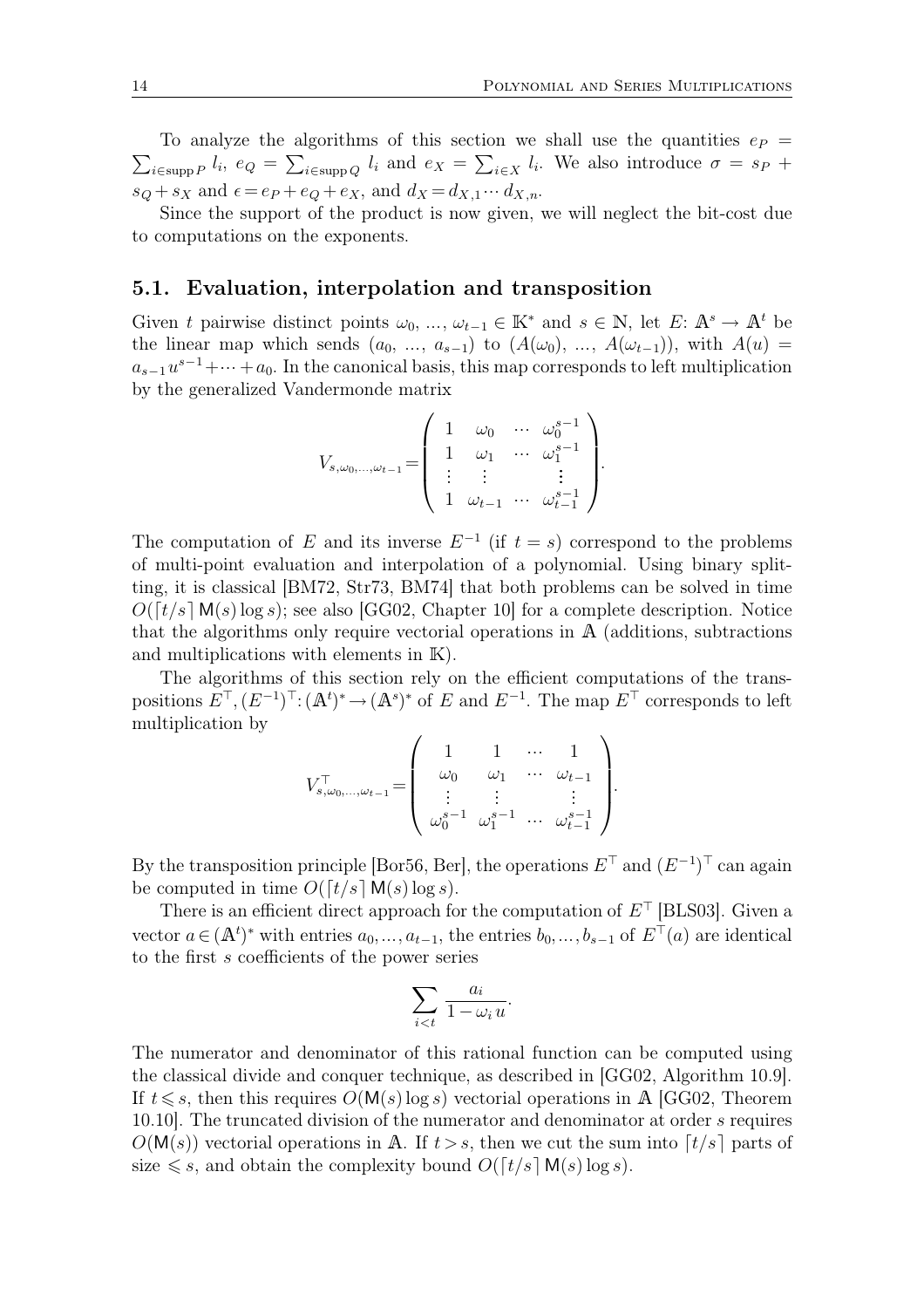Inversely, assume that we wish to recover  $a_0, \ldots, a_{s-1}$  from  $b_0, \ldots, b_{s-1}$ , when  $t = s$ . For simplicity, we assume that the  $\omega_i$  are non-zero (this will be the case in the sequel). Setting  $B(u) = b_{s-1}u^{s-1} + \dots + b_0$ ,  $D(u) = (1 - \omega_0 u) \dots (1 - \omega_{s-1} u)$  and  $S = BD$ , we notice that  $S(\omega_i^{-1}) = -a_i(u D')(\omega_i^{-1})$  for all *i*. Hence, the computation of the  $a_i$  reduces to two multi-point evaluations of S and  $-u D'$  at  $\omega_0^{-1}, \dots, \omega_{s-1}^{-1}$  and s divisions. This amounts to a total of  $O(M(s) \log s)$  vectorial operations in A and  $O(s)$  divisions in K.

### **5.2. General multiplication algorithm**

The Kronecker substitution  $K_{dX}$ , introduced in Section 2.3, sends any monomial  $z_1^{i_1} \cdots z_n^{i_n}$  to  $x^{\text{index}(i,X)}$ , where  $\text{index}(i,X) = i_1 + i_2 d_{X,1} + \cdots + i_n d_{X,1} \cdots d_{X,n-1}$ . It defines an isomorphism between polynomials with supports in  $X$  and univariate polynomials of degrees at most  $d_X - 1$ , so that  $K_{d_X}(R) = K_{d_X}(P) K_{d_X}(Q)$ .

Assume now that we are given an element  $\omega \in \mathbb{K}$  of multiplicative order at least  $d<sub>X</sub>$  and consider the following evaluation map

$$
E: \mathbb{A}[z] \longrightarrow \mathbb{A}^{sx}
$$
  

$$
A \longmapsto (K_{d_X}(A)(1), K_{d_X}(A)(\omega), ..., K_{d_X}(A)(\omega^{sx-1})).
$$

We propose to compute R though the equality  $E(R) = E(P) E(Q)$ .

Given  $Y = \{i_1, ..., i_t\} \subseteq \prod_{j=1}^n$  $\sum_{j=1}^{n} \{0, \ldots, d_{X,j} - 1\},$  let  $V_{s_X,Y,\omega}$  be the matrix of E restricted to the space of polynomials with support included in  $Y$ . Setting  $k_j = \text{index}(i_j, X)$ , we have

$$
V_{s_X,Y,\omega} := V_{s_X,\omega^{k_1},\dots,\omega^{k_t}}^{\top} = \begin{pmatrix} 1 & 1 & \cdots & 1 \\ \omega^{k_1} & \omega^{k_2} & \cdots & \omega^{k_t} \\ \vdots & \vdots & & \vdots \\ \omega^{(s_X-1)k_1} & \omega^{(s_X-1)k_2} & \cdots & \omega^{(s_X-1)k_t} \end{pmatrix}.
$$

Taking  $Y = \text{supp } P$ , resp.  $Y = \text{supp } Q$ , this allows us to compute  $E(P)$  and  $E(Q)$  using our algorithm for transposed multi-point evaluation from the preceding subsection. We obtain  $E(R)$  using one Hadamard product  $E(P) E(Q)$ . Taking  $Y = X$ , the points  $\omega^{k_1}, \ldots, \omega^{k_t}$  are pairwise distinct, since the  $k_j$  are smaller than the order of  $\omega$ . Hence  $V_{s_X,X,\omega}$  is invertible and we recover R from  $E(R)$  using transposed multipoint interpolation.

PROPOSITION 17. *Given two polynomials* P and Q in  $\mathbb{A}[z_1, ..., z_n]$  and an element  $\omega \in \mathbb{K}$  *of order at least*  $d_X$ *, then the product*  $PQ$  *can be computed using:* 

- $O(\epsilon)$  *products in* K *that only depend on* supp P, supp Q *and* X;
- $O(s_X)$  inversions in K,  $O(s_X)$  products in A, and  $O\left(\frac{\sigma}{s_X} \mathsf{M}(s_X) \log s_X\right)$ *vectorial operations in* A*.*

**Proof.** By classical binary powering, the computation of the sequence  $\omega^{dx,1}, \ldots$ ,  $\omega^{d_{X,1}\cdots d_{X,n-1}}$  takes  $O(e_X)$  operations in K because each  $d_{X,j} - 1$  does appear in the entries of X. Then the computation of all the  $\omega^{\text{index}(i, P)}$  for  $i \in \text{supp } P$  (resp. supp Q and X) requires  $O(e_P)$  (resp.  $O(e_Q)$  and  $O(e_X)$ ) products in K.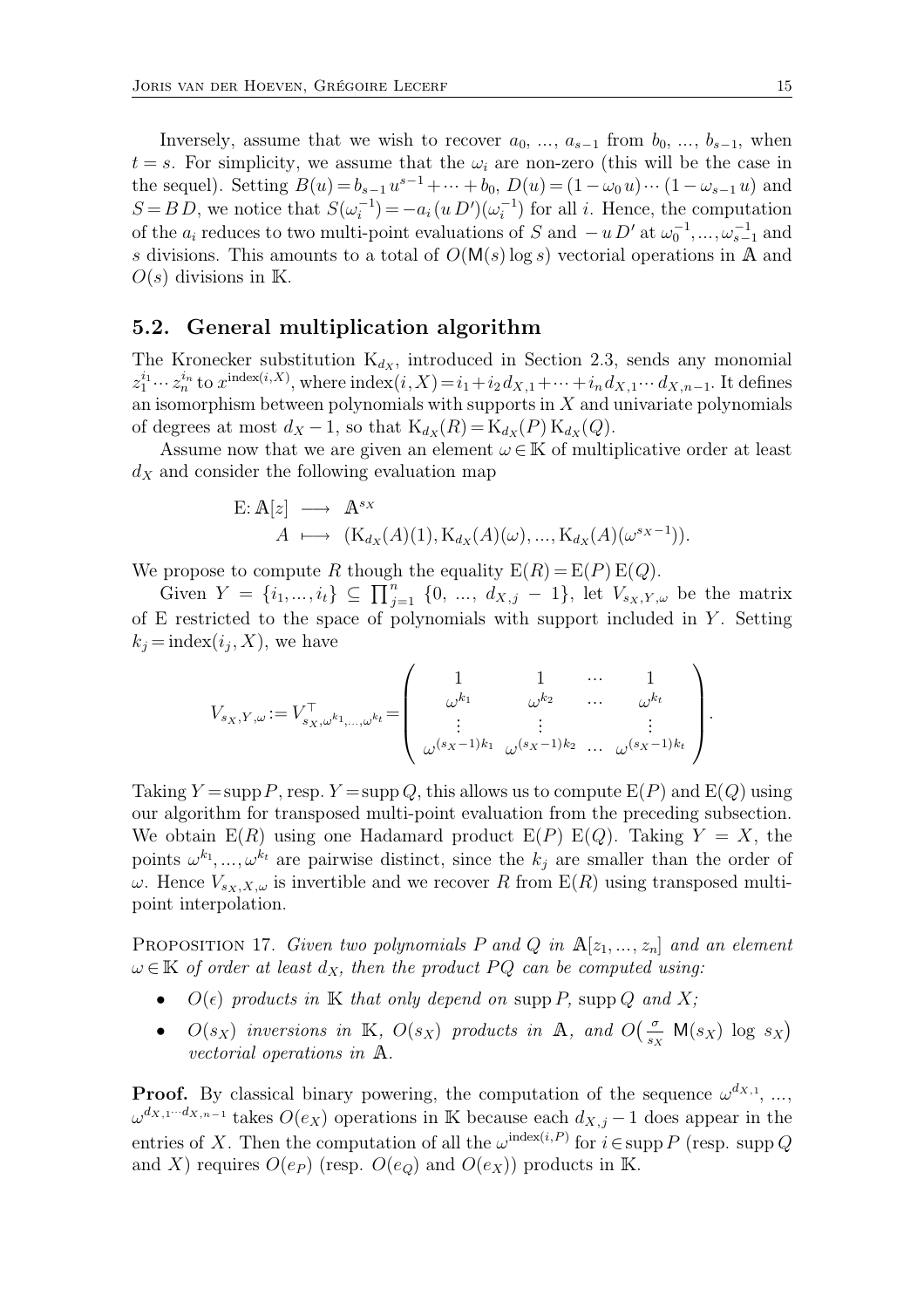Using the complexity results from Section 5.1, we may compute  $E(P)$  and  $E(Q)$ using  $O((\lceil s_P/s_X \rceil + \lceil s_O/s_X \rceil) M(s_X) \log s_X)$  vectorial operations in A. We deduce  $E(R)$  using  $O(s_X)$  more multiplications in A. Again using the results from Section 5.1, we retrieve the coefficients  $R_i$  after  $O(M(s_X))$  log  $s_X$ ) further vectorial operations in A and  $O(s_X)$  divisions in K. Adding up the various contributions, we obtain the theorem.  $\Box$ 

For when the supports of  $P$  and  $Q$  and also  $X$  are fixed all the necessary powers of  $\omega$  can be shared and seen as a pretreatment, so that each product can be done in softly linear time. This situation occurs in the algorithm for counting the number of absolutely irreducible factors of a given polynomial, that we study in Section 7.

Similar to FFT multiplication, our algorithm falls into the general category of multiplication algorithms by evaluation and interpolation. This makes it possible to work in the so-called "transformed model" for several other operations besides multiplication.

In the rest of this section we describe how to implement the present algorithm for the usual coefficient rings and fields. We analyze the bit-cost in each case.

### **5.3. Finite fields**

If  $\mathbb{A} = \mathbb{K}$  is the finite field  $\mathbb{F}_{p^k}$  with  $p^k$  elements, then its multiplicative group is cyclic of order  $p^k - 1$ . Whenever  $p^k - 1 \ge d_X$ , Proposition 17 applies for any primitive element  $\omega$  of this group. We assume that  $\mathbb{F}_{p^k}$  is given as the quotient  $\mathbb{F}_p[u]/G(u)$ for some monic and irreducible polynomial  $G$  of degree  $k$ .

COROLLARY 18. *Assume*  $p^k - 1 \geq d_X$ , and assume given a primitive element  $\omega$ *of*  $\mathbb{F}_{p^k}^*$ . Given  $P, Q \in \mathbb{F}_{p^k}[z_1, ..., z_n]$ , the product  $PQ$  can be computed using

- $O(\epsilon M(k))$  *ring operations in*  $\mathbb{F}_p$  *that only depend on* supp P, supp Q *and* X;
- $\bullet$   $O\left(\frac{\sigma}{s_2}\right)$  $\frac{\sigma}{s_X}$  M(s<sub>X</sub> k) log s<sub>X</sub> + s<sub>X</sub> M(k) log k) ring operations in  $\mathbb{F}_p$  and  $O(s_X)$ *inversions in*  $\mathbb{F}_i$

**Proof.** A multiplication in  $\mathbb{F}_{p^k}$  amounts to  $O(M(k))$  ring operations in  $\mathbb{F}_p$ . An inversion in  $\mathbb{F}_{p^k}$  requires an extended g.c.d. computation in  $\mathbb{F}_p[u]$  and gives rise to  $O(M(k)\log k)$  ring operations in  $\mathbb{F}_p$  and one inversion: this can be achieved with the fast Euclidean algorithm [GG02, Chapter 11], with using pseudo-divisions instead of divisions. Using the Kronecker substitution, one product in  $\mathbb{F}_{p^k}[u]$  in size n takes  $O(M(n k))$  operations in  $\mathbb{F}_n$ . The conclusion thus follows from Proposition 17.  $\Box$ 

Applying the general purpose algorithm from [CK91], two polynomials of degree n over  $\mathbb{F}_p$  can be multiplied in time  $O(\log p) n \log n \log \log n$ . Alternatively, we may lift the multiplicands to polynomials in  $\mathbb{Z}[u]$ , use Kronecker multiplication and reduce modulo p. As long as  $log n = O(log p)$ , this yields the better complexity bound  $O(|n \log p|)$ . Corollary 18 therefore further implies:

COROLLARY 19. *Assume*  $p^k - 1 \ge d_X$  *and*  $\log(s_X k) = O(\log p)$ *, and assume given a primitive element*  $\omega$  *of*  $\mathbb{F}_{p^k}^*$ *. Given two polynomials* P *and* Q *in*  $\mathbb{F}_{p^k}[z_1, ..., z_n]$ *, the product* PQ can be computed using

 $O(\epsilon \, \mathsf{I}(k \log p))$  *bit-operations that only depend on* supp P, supp Q *and* X;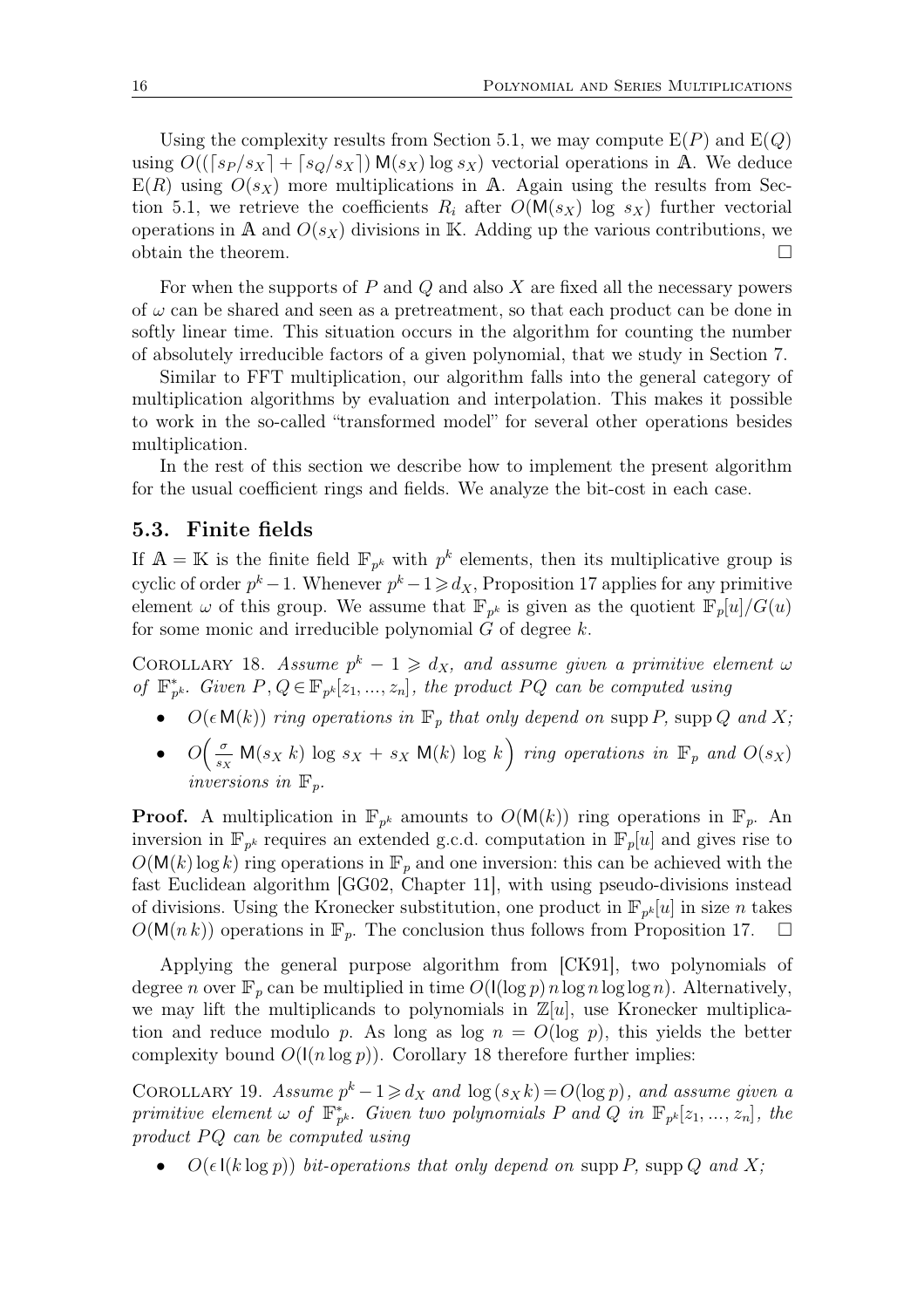$\bullet$   $O\left(\frac{\sigma}{s_2}\right)$  $\frac{\sigma}{s_X}$  I( $s_X k \log p$ ) log  $s_X + s_X$  I( $k \log p$ ) log  $k + s_X$  I(log p) log log p) bit*operations.*

If  $p^k - 1 < d_X$  then it is always possible to build an algebraic extension of suitable degree l in order to apply the corollary. Such constructions are classical, see for instance [GG02, Chapter 14]. We need to have  $p^{kl} - 1 \geq d_X$ , so l should be taken of the order  $log_{p^k}$   $dx$ , which also corresponds to the additional overhead induced by this method. If  $\log_{p^k} d_X$  exceeds  $O(\log \sigma)$  and  $O(\log (k \log p))$ , then we notice that the softly linear cost is lost. This situation may occur for instance for polynomials over  $\mathbb{F}_2$ .

In practice, the determination of the primitive element  $\omega$  is a precomputation that can be done fast with randomized algorithms. Theoretically speaking, assuming the generalized Riemann hypothesis, and given the prime factorization of  $p^k - 1$ , a primitive element in  $\mathbb{F}_{p^k}^*$  can be constructed in polynomial time [BS91, Section 1, *Applications*].

#### **5.4. Integer coefficients**

Let  $h_P = \max_i l_{P_{e}}$  denote the maximal bit-size of the coefficients of P and similarly for Q and R. Since

we have

$$
\max_{e} |R_e| \leqslant \min\left(s_P, s_Q\right) \max_{e} |P_e| \max_{e} |Q_e|,
$$

$$
h_R \leqslant h := h_P + h_Q + l_{\min(s_P, s_Q)}.
$$

#### **5.4.1. Big prime algorithm**

One approach for the multiplication  $R=PQ$  of polynomials with integer coefficients is to reduce the problem modulo a suitable prime number  $p$ . This prime number should be sufficiently large such that R can be read off from R mod  $p$  and such that  $\mathbb{F}_p$  admits elements of order at least  $d_X$ . It suffices to take  $p > \max(2^{h+1}, d_X)$ , so Corollary 19 now implies:

COROLLARY 20. *Given*  $P, Q \in \mathbb{Z}[z_1, ..., z_n]$ , a prime number  $p > \max(2^{h+1}, d_X)$  and *a primitive element*  $\omega$  *of*  $\mathbb{F}_p^*$ *, we can compute*  $PQ$  *with* 

- $O(\epsilon \mathsf{I}(\log p))$  *bit-operations that only depend on* supp P, supp Q, and X;
- $\bullet$   $O\left(\frac{\sigma}{s_2}\right)$  $\frac{\sigma}{s_X}$  I( $s_X$  log p) log  $s_X + s_X$  I(log p) log log p) *bit-operations.*

Let  $p_n$  denote the *n*-th prime number. The prime number theorem implies that  $p_n \approx n \log n$ . Cramér's conjecture [Cra36, Sha64] states that

$$
\limsup_{n \to \infty} \frac{p_{n+1} - p_n}{(\log p_n)^2} = 1.
$$

This conjecture is supported by numerical evidence, which is sufficient for our practical purposes. Setting  $N = \max(2^{h+1}, d_X)$ , the conjecture implies that the smallest prime number p with  $p > N$  satisfies  $p = N + O(\log^2 N)$ . Using a polynomial time primality test [AKS04], it follows that this number can be computed by brute force in time  $(\log N)^{O(1)}$ . In practice, in order to satisfy the complexity bound it suffices to tabulate prime numbers of sizes 2, 4, 8, 16, etc.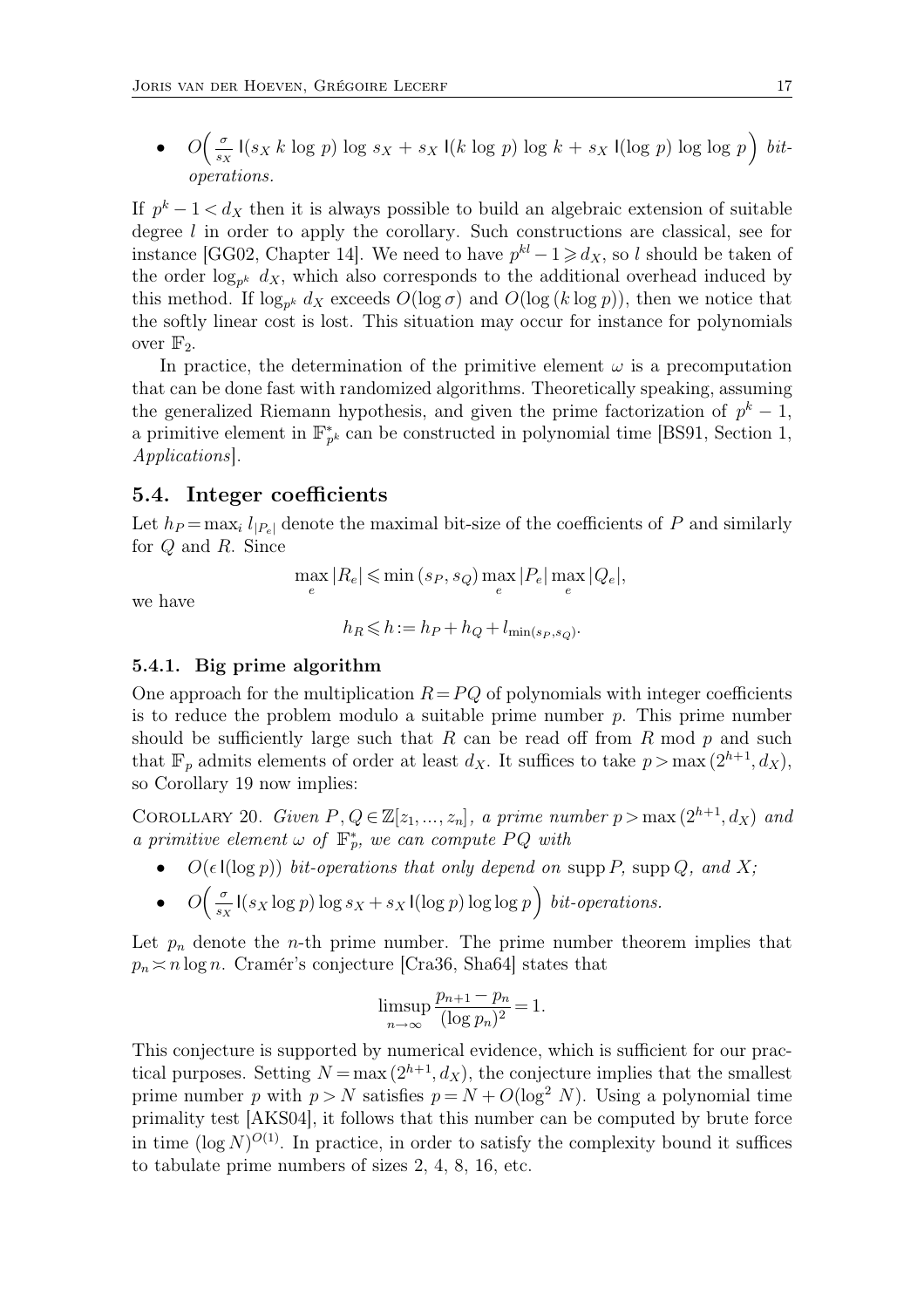#### **5.4.2. Chinese remaindering**

In our algorithm and Corollary 20, we regard the computation of a prime number  $p > N = \max(2^{h+1}, d_X)$  as a precomputation. This is reasonable if N is not too large. Now the quantity  $\log d_X$  usually remains reasonably small. Hence, our assumption that N is not too large only gets violated if  $h_P + h_Q$  becomes large. In that case, we will rather use Chinese remaindering. We first compute  $r = O([h/\log d_X])$  prime numbers  $p_1 < \cdots < p_r$  with

$$
p_1 > d_X,
$$
  

$$
p_1 \cdots p_r > 2^{h+1}.
$$

Such a sequence is said to be a *reduced sequence of prime moduli* with order  $d_X$  and capacity  $2^{h+1}$ , if, in addition, we have that  $\log p = O(h + \log d_X)$ , where  $p = p_1 \cdots p_r$ .

In fact Bertrand's postulate [HW79, Chapter 12, Theorem 1.3] ensures us that there exists  $p_1$  between  $d_X + 1$  and  $2d_X$ , then one can take  $p_2$  between  $p_1 + 1$  and  $2p_1$ , etc, so that  $\log p_r = O(\log d_X + r)$ . We stop this construction with  $p_1 \cdots p_{r-1} \leq 2^{h+1}$ and  $p_1 \cdots p_r > 2^{h+1}$ , hence with log  $p = O(h + \log d_X)$ . This proves that such reduced sequences actually exist. Of course Bertrand's postulate is pessimistic, and in practice all the  $p_k$  are very close to  $d_X$ .

Each  $\mathbb{F}_{p_k}$  contains a primitive root of unity  $\omega_k$  of order at least  $d_X$ . We next proceed as before, but with  $p = p_1 \cdots p_r$  and  $\omega \in \mathbb{Z}/p\mathbb{Z}$  such that  $\omega \mod p_k = \omega_k$  for each k. Indeed, even though  $\mathbb{Z}/p\mathbb{Z}$  is not a field, the fact that each  $V_{s_X,X,\omega}$  mod  $p_k =$  $V_{s_X,X,\omega_k}$  is invertible implies that  $V_{s_X,X,\omega}$  is invertible, which is sufficient for our purposes.

COROLLARY 21. *Given*  $P, Q \in \mathbb{Z}[z_1, ..., z_n]$ , a reduced sequence  $p_1 < \cdots < p_r$  of prime *moduli with order*  $d_X$  *and capacity*  $2^{h+1}$  *and an element*  $\omega \in \mathbb{Z}/p_1 \cdots p_r \mathbb{Z}$  *of order at least*  $d_X$ *, we can compute*  $PQ$  *with* 

- $O(\epsilon I(\log p))$  *bit-operations that only depend on* supp P, supp Q, and X;
- $\bullet$   $O\left(\frac{\sigma}{s_2}\right)$  $\frac{\sigma}{s_X}$  I( $s_X \log p$ )  $\log s_X + s_X$  I( $\log p$ )  $\log \log p$ )  $bit-operations$ .

**Proof.** This follows from Proposition 17, following the proofs of Corollaries 18 and 19, *mutatis mutandis*.

Whenever  $\log d_X = O(h)$  we have that  $\log p = O(h)$ . Therefore, for fixed supports of  $P$  and  $Q$ , and fixed  $X$ , this method allows us to compute several products in softly linear time. Remark that for moderate sizes of the coefficients it is even more interesting to compute the products modulo each  $p_k$  in parallel, and then use Chinese remaindering to reconstruct the result.

### **5.5. Floating point coefficients**

An important kind of sparse polynomials are power series in several variables, truncated by total degree. Such series are often used in long term integration of dynamical systems [MB96, MB04], in which case their coefficients are floating point numbers rather than integers. Assume therefore that  $P$  and  $Q$  are polynomials with floating coefficients with a precision of  $\ell$  bits.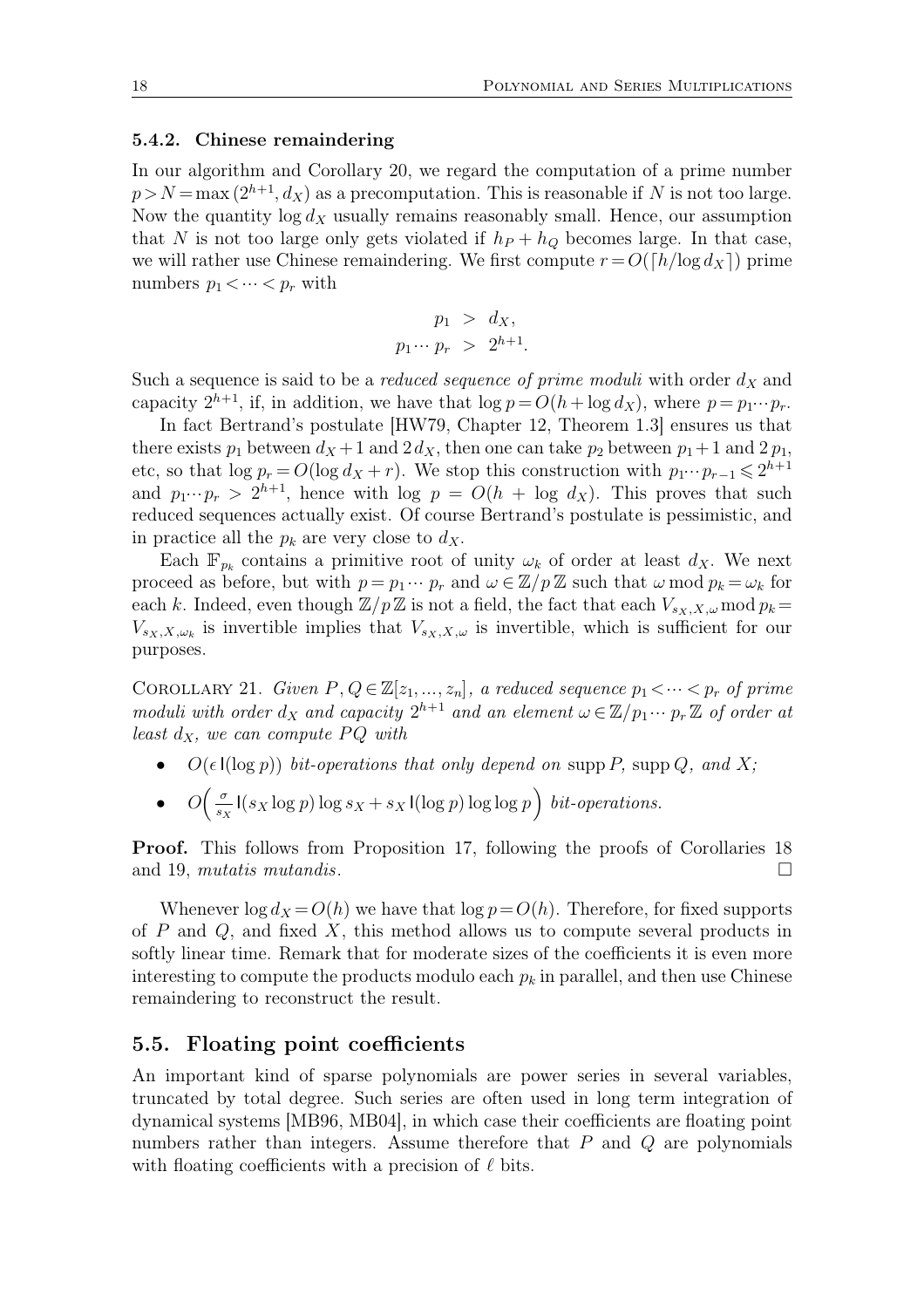Let  $\xi_P$  be the maximal exponent of the coefficients of P. For a so called *discrepancy*  $\eta_P \in \mathbb{N}$ , fixed by the user, we let  $\hat{P}$  be the integer polynomial with

$$
\hat{P}_i = \lfloor P_i \, 2^{\ell + \eta_P - \xi_P} \rceil
$$

for all *i*. We have  $l_{\hat{P}} \leq \ell + \eta_P$  and

$$
|P - \hat{P} 2^{\xi_P - \ell - \eta_P}| \leqslant 2^{\xi_P - \ell - \eta_P - 1}
$$

for the sup-norm on the coefficients. If all coefficients of P have a similar order of magnitude, in the sense that the minimal exponent of the coefficients is at least  $\xi_P - \eta_P$ , then we actually have  $P = \hat{P} 2^{\xi_P - \ell - \eta_P}$ . Applying a similar decomposition to Q, we may compute the product

$$
PQ = \hat{P}\hat{Q} 2^{\xi_P + \xi_Q - 2\ell - \eta_P - \eta_Q}
$$

using the preceding algorithms and convert the resulting coefficients back into floating point format.

Usually, the coefficients  $f_i$  of a univariate power series  $f(z)$  are approximately in a geometric progression log  $f_i \sim \alpha i$ . In that case, the coefficients of the power series  $f(\lambda z)$  with  $\lambda = e^{-\alpha}$  are approximately of the same order of magnitude. In the multivariate case, the coefficients still have a geometric increase on diagonals  $\log f_{[k_1 i], \dots, [k_n i]} \sim \alpha_{k_1, \dots, k_n} i$ , but the parameter  $\alpha_{k_1, \dots, k_n}$  depends on the diagonal. After a suitable change of variables  $z_i \mapsto \lambda_i z_i$ , the coefficients in a big zone near the main diagonal become of approximately the same order of magnitude. However, the discrepancy usually needs to be chosen proportional to the total truncation degree in order to ensure sufficient accuracy elsewhere.

### **5.6. Rational coefficients**

Let us now consider the case when  $\mathbb{K}=\mathbb{Q}$ . Let  $q_P$  and  $q_Q$  denote the least common multiples of the denominators of the coefficients of  $P$  resp.  $Q$ . One obvious way to compute PQ is to set  $\hat{P} := P q_P$ ,  $\hat{Q} := Q q_Q$ , and compute  $\hat{P}\hat{Q}$  using one of the methods from Section 5.4. This approach works well in many cases (e.g. when  $P$  and Q are truncations of exponential generating series). Unfortunately, this approach is deemed to be very slow if the size of  $q_P$  or  $q_Q$  is much larger than the size of any of the coefficients of  $PQ$ .

An alternative, more heuristic approach is the following. Let  $p_1 < p_2 < \cdots$  be an increasing sequence of prime numbers with  $p_1 > d$  and such that each  $p_i$  is relatively prime to the denominators of each of the coefficients of  $P$  and  $Q$ . For each i, we may then multiply P mod  $p_i$  and Q mod  $p_i$  using the algorithm from Section 4. For  $i = 1, 2, 4, 8, \ldots$ , we may recover  $PQ \mod p_1 \cdots p_i$  using Chinese remaindering and attempt to reconstruct  $P Q$  from  $P Q$  mod  $p_1 \cdots p_i$  using rational number reconstruction [GG02, Chapter 5]. If this yields the same result for a given i and  $2i$ , then the reconstructed  $P Q$  is likely to be correct at those stages. This strategy is well-suited to probabilistic algorithms, for polynomial factorization, polynomial system solving, etc.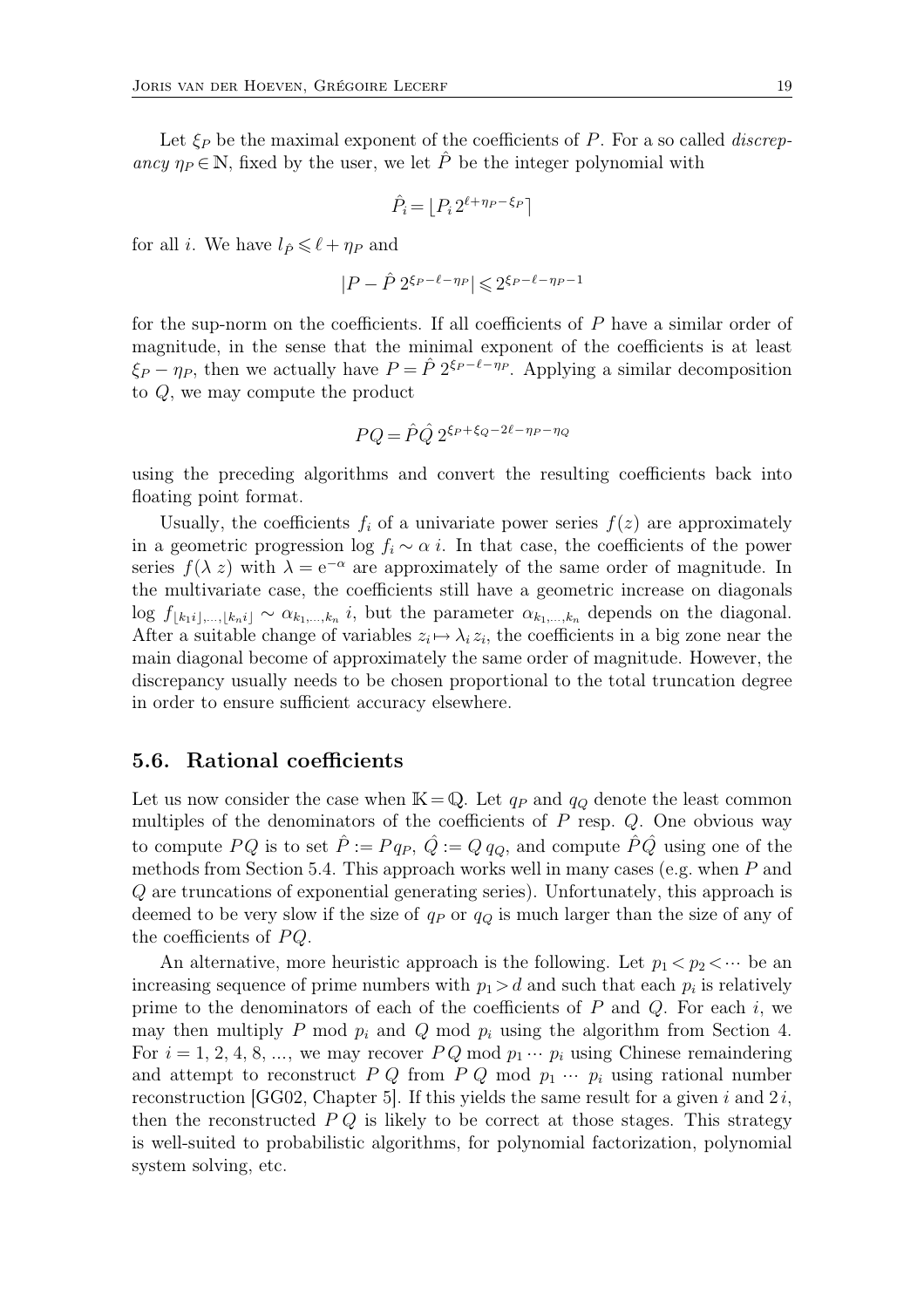Of course, if we have an *a priori* bound on the bit sizes of the coefficients of R, then we may directly take a sufficient number of primes  $p_1 < \cdots < p_r$  such that R can be reconstructed from its reduction modulo  $p_1 \cdots p_r$ .

### **5.7. Timings**

We illustrate the performances of the algorithms of this section for a prime finite field, which is the central case to optimize. We take  $A = \mathbb{Z}/p\mathbb{Z}$ , with  $p = 23058430\backslash$ 09213693967 <  $2^{62}$ . If the size of the product is of the order of  $s_P s_Q$  then the naive algorithm is already softly optimal. If the polynomials are close to being dense then the Kronecker substitution is the most efficient in practice. Here we consider a case which lies in between these two extremes.

More precisely, we pick polynomials with terms of total degree at most  $\delta$  and at least  $\delta - 4$  with random coefficients in  $\mathbb{F}_p$ . The subset X can be easily taken as the set of the monomials of degree at most  $2\delta$  and at least  $2\delta - 8$ . In Table 7 we compare the fast algorithm of Section 5.3 to the naive one of Section 3 and the direct use of the Kronecker substitution.

|           | 20   | 40  | 80  | $160\,$ | 320  | 640  | 1280  | 2560                  | 5120       |
|-----------|------|-----|-----|---------|------|------|-------|-----------------------|------------|
| naive     | 0.34 | 19  | 5.0 | 20      | 81   | 326  | 1317  | 5457                  | 22855      |
| Kronecker | 0.60 | 3.5 | 17  | 85      | 456  | 2408 | 10664 | 48765                 | $\infty$   |
| fast      | 31   | 60  | 123 | 267     | 597  | 1352 | 3064  |                       | 6918 15615 |
| $S_X$     | 266  | 546 | 106 | 2226    | 4466 | 8946 |       | 17906   35826   71666 |            |

**Table 7.** Polynomial product with 2 variables of two strips from  $\delta - 3$  to  $\delta$  (in milliseconds)

With 2 (and also with 3 variables) the theoretical asymptotic behaviours are already well reflected. But the fast algorithm only gains for very large sizes. When sharing the same supports in several product the benefit of the fast product can be observed earlier. We shall illustrate this situation in Section 7, for a similar family of examples.

# 6. Fast multiplication of power series

In this section, we show how to build a multiplication algorithm for formal power series on top of the fast polynomial product from the previous section. We will only consider power series which are truncated with respect to the total degree.

#### **6.1. Total degree**

Given  $i \in \mathbb{N}^n$ , we let  $|i| = i_1 + \cdots + i_n$ . The *total degree* of a polynomial  $P \in \mathbb{A}[z]$  is defined by  $\deg P = \max \{|i|: P_i \neq 0\}$ . Given a subset  $I \subseteq \mathbb{N}^n$ , we define the *restriction*  $P_I$  of P to I by

$$
P_I = \sum_{i \in I} P_i z^i.
$$

For  $\delta \in \mathbb{N}$ , we define the initial segments  $I_{\delta}$  of  $\mathbb{N}^n$  by  $I_{\delta} = \{i \in \mathbb{N}^n : |i| < \delta\}$ . Then

$$
\mathbb{A}[z]_{I_{\delta}} = \mathbb{A}[[z]]_{I_{\delta}} = \{P \in \mathbb{A}[z] : \operatorname{supp} P \subseteq I_{\delta}\} = \{P_{I_{\delta}} : P \in \mathbb{A}[z]\}
$$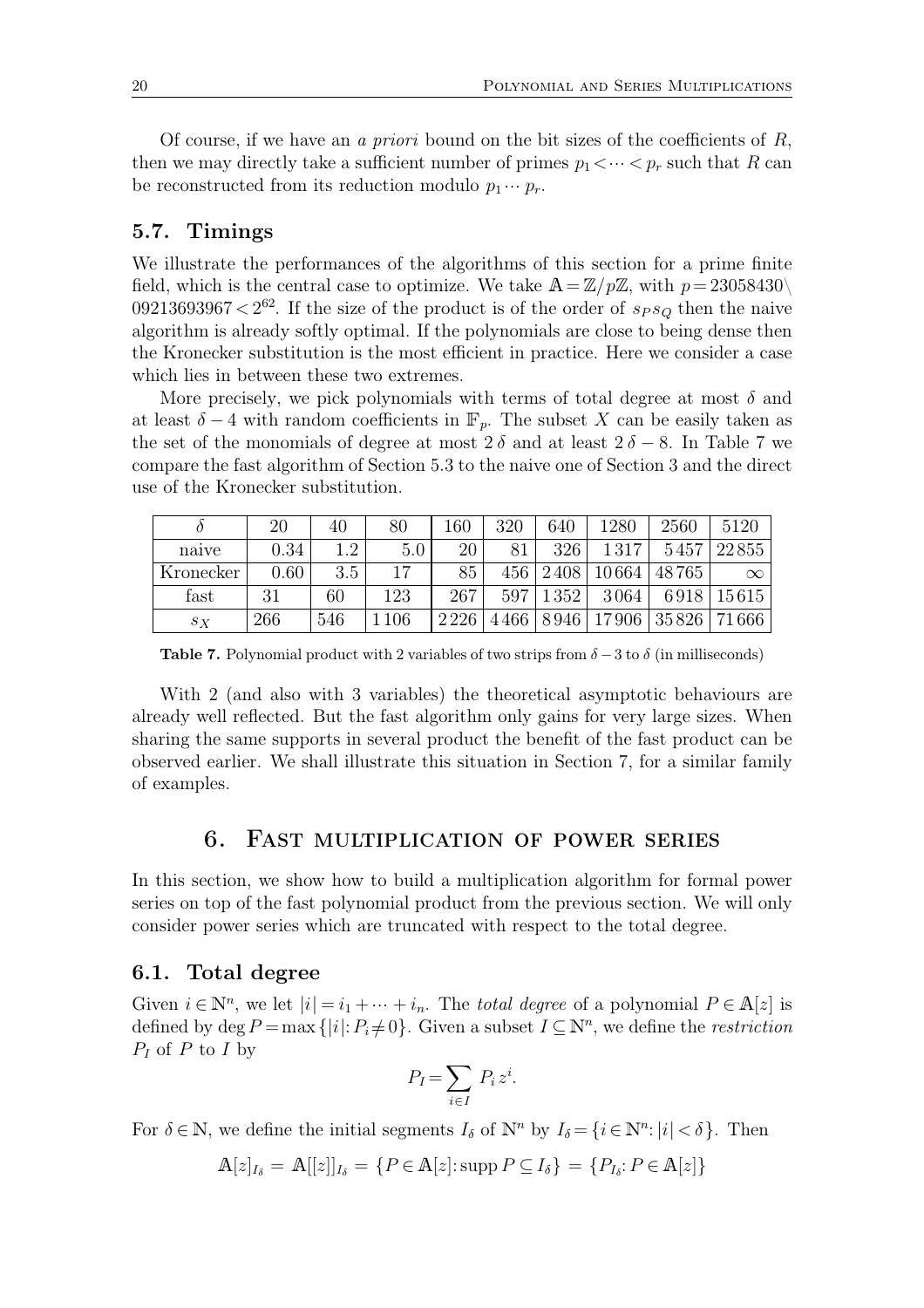is the set of polynomials of total degree  $\lt \delta$ . Given  $P, Q \in \mathbb{A}[z]_{I_{\delta}},$  the aim of this section is to describe efficient algorithms for the computation of  $R = (PQ)_{I_{\delta}}$ . We will follow and extend the strategy described in [LS03].

**Remark 22.** The results of this section could be generalized in the same way as in [Hoe02] to so called weighted total degrees  $|i| = \lambda_1 i_1 + \cdots + \lambda_n i_n$  with  $\lambda_1, \ldots, \lambda_n > 0$ , but for the sake of simplicity, we will stick to ordinary total degrees.

### **6.2. Projective coordinates**

Given a polynomial  $P \in \mathbb{A}[z]$ , we define its *projective transform*  $T(P) \in \mathbb{A}[z]$  by

$$
T(P)(z_1, ..., z_n) = P(z_1 z_n, ..., z_{n-1} z_n, z_n).
$$

If supp  $P \subseteq I_\delta$ , then supp  $T(P) \subseteq J_\delta$ , where

$$
J_{\delta} = \{(i_1 + i_{\delta}, \ldots, i_{\delta-1} + i_{\delta}, i_{\delta}) : i \in I_{\delta}\}.
$$

Inversely, for any  $P \in \mathbb{A}[z]_{J_\delta}$ , there exists a unique  $T^{-1}(P) \in \mathbb{A}[z]_{I_\delta}$  with  $P =$  $T(T^{-1}(P))$ . The transformation T is an injective morphism of A-algebras. Consequently, given  $P, Q \in \mathbb{A}[z]_{I_{\delta}}$ , we will compute the truncated product  $(PQ)_{I_{\delta}}$  using

$$
(PQ)_{I_{\delta}} = \mathrm{T}^{-1}((\mathrm{T}(P)\mathrm{T}(Q))_{J_{\delta}}).
$$

Given a polynomial  $P \in \mathbb{A}[z]$  and  $j \in \mathbb{N}$ , let

$$
P_j = \sum_{i_1, \dots, i_{n-1}} P_{i_1, \dots, i_{n-1}, j} z_1^{i_1} \cdots z_{n-1}^{i_{n-1}} z_n^j \in \mathbb{Z}[z_1, \dots, z_{n-1}].
$$

If supp  $P \subseteq J_\delta$ , then supp  $P_j \subseteq X$ , with

$$
X = \{ i \in \mathbb{N}^{n-1} : i_1 + \dots + i_{n-1} < \delta \}.
$$

#### **6.3. Multiplication by evaluation and interpolation**

Let  $\omega$  be an element of K of order at least  $\delta^{n-1}$ . Taking X as above, the construction in Section 5.2 yields a K-linear and invertible evaluation mapping

$$
E: A[z]_X \longrightarrow A^X,
$$

such that for all  $P, Q \in \mathbb{A}[z]_X$  with  $P Q \in \mathbb{A}[z]_X$ , we have

$$
E(PQ) = E(P) E(Q).
$$
\n(2)

This map extends to  $A[z]_X[z_n]$  using

$$
E(P_0 + \dots + P_k z_n^k) = E(P_0) + \dots + E(P_k) z_n^k \in A^X[z_n].
$$

Given  $P, Q \in \mathbb{A}[z]_{J_{\delta}}$  and  $j < \delta$ , the relation (2) yields

$$
E((PQ)_j) = E(P_j) E(Q_0) + \dots + E(P_0) E(Q_j).
$$

In particular, if  $R = (PQ)_{J_\delta}$ , then

$$
E(R) = E(P) E(Q) \bmod{z_n^{\delta}}.
$$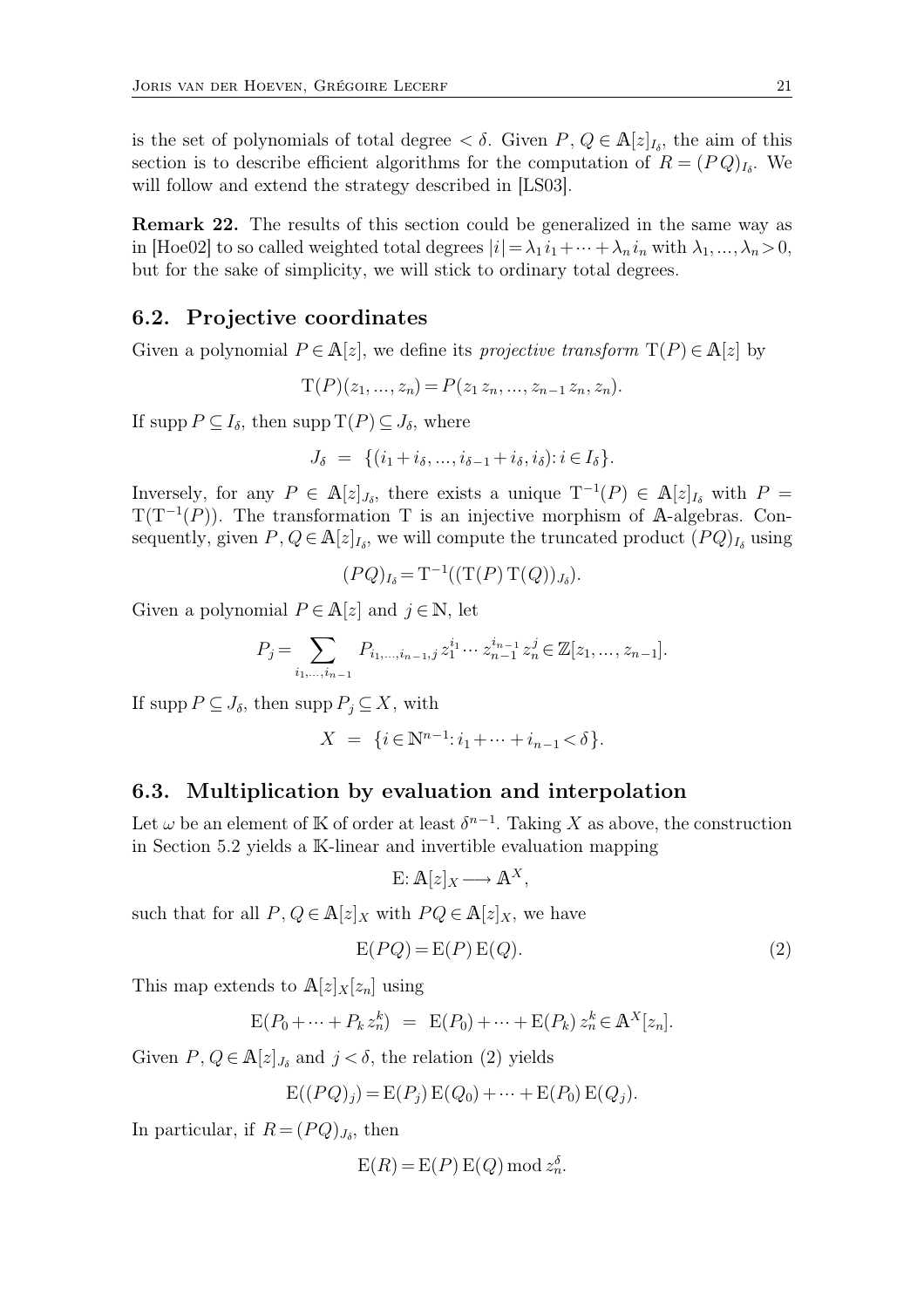Since E is invertible, this yields an efficient way to compute  $R$ .

### **6.4. Complexity analysis**

The number of coefficients of a truncated series in  $\mathbb{A}[[z]]_{I_{\delta}}$  is given by

$$
|I_{\delta}| = s_{\delta,n} = {n + \delta - 1 \choose n}.
$$

The size  $s_X = |X|$  of X is smaller by a factor between 1 and  $\delta$ :

$$
s_X = {n + \delta - 2 \choose n - 1} = \frac{n}{n + \delta - 1} |I_{\delta}|.
$$

PROPOSITION 23. *Given*  $P, Q \in \mathbb{A}[[z]]_{I_{\delta}}$  and an element  $\omega \in \mathbb{K}$  of order at least  $\delta^{n-1}$ , *we can compute*  $(PQ)_{I_{\delta}}$  *using*  $O(s_X \delta)$  *inversions in* K,  $O(s_X M(\delta))$  *ring operations in* A, and  $O(\delta M(s_X) \log s_X)$  *vectorial operations in* A.

**Proof.** We apply the algorithm described in the previous subsection. The transforms  $T$  and  $T^{-1}$  require a negligible amount of time. The computation of the evaluation points  $\omega^{k_i}$  only involves  $O(s_X)$  products in K, when exploiting the fact that X is an initial segment. The computation of  $E(T(P))$  and  $E(T(Q))$  requires  $O(\delta M(s_X) \log s_X)$  vectorial operations in A, as recalled in Section 5.1. The computation of  $E(T(P)) E(T(Q)) \mod z_n^{\delta}$  can be done using  $O(s_X M(\delta))$  ring operations in A. Recovering R again requires  $O(\delta M(s_X) \log s_X)$  vectorial operations in A, as well as  $O(s_X \delta)$  inversions in K.

**Remark 24.** Since  $s_X \delta = \tilde{O}(s_{\delta,n})$  by [LS03, Lemma 3], Proposition 23 ensures that power series can be multiplied in softly linear time, when truncating with respect to the total degree.

### **6.5. Finite fields**

In the finite field case when  $P, Q \in \mathbb{F}_{p^k}[[z]]_{I_{\delta}},$  the techniques from Section 5.3 lead to the following consequence of Proposition 23.

COROLLARY 25. *Assume*  $n \ge 2$ ,  $p^k - 1 \ge \delta^{n-1}$  *and*  $\log(s_X k) = O(\log p)$ *, and assume*  $given \ a \ primitive \ element \ \omega \ of \ \mathbb{F}_{p^k}^*$ .  $Given \ P, Q \in \mathbb{F}_{p^k}[[z]]_{I_{\delta}}, \ we \ can \ compute \ (PQ)_{I_{\delta}}$ *using*

 $O(\delta\left(\frac{s}{x}k\log p\right)\log s_x + s_x\delta\left(\frac{l(k\log p)}{\log k} + \frac{l(\log p)}{\log p}\right)$ 

*bit-operations.*

**Proof.** The  $s_X \delta$  inversions in  $\mathbb{F}_{p^k}$  take  $O(s_X \delta \left( \mathsf{I}(k \log p) \log k + \mathsf{I}(\log p) \log \log p) \right)$ bit-operations, when using Kronecker substitution. The  $O(\delta M(s_X) \log s_X)$  ring operations in  $\mathbb{F}_{p^k}$  amount to  $O(\delta \mathsf{I}(s_X k \log p) \log s_X)$  more bit-operations. Since  $n \geq 2$ we have  $\delta = O(s_X)$ , which implies  $s_X M(\delta) = O(\delta M(s_X))$ . The conclusion thus follows from Proposition 23.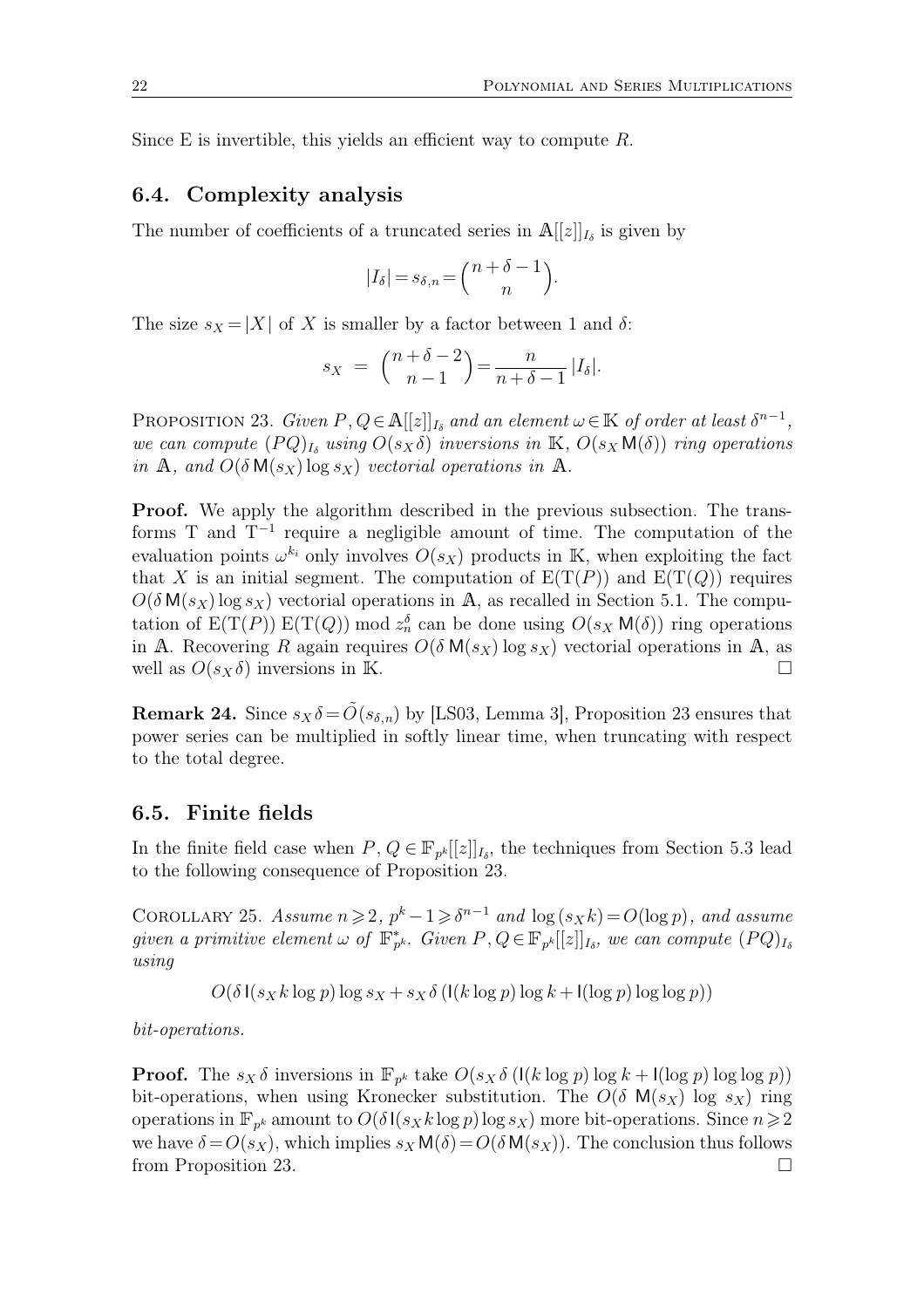If  $p^k - 1 \geq \delta^{n-1}$  does not hold, then it is possible to perform the product in an extension of degree  $r = 1 + \lfloor \log \delta^{n-1} / \log p^k \rfloor$  of  $\mathbb{F}_{p^k}$ , so that  $(p^k)^r - 1 \geq \delta^{n-1}$ . Doing so, the cost of the product requires  $\tilde{O}(s_X \delta)$  operations in  $\mathbb{F}_{(p^k)^r}$ , which further reduces to  $\tilde{O}(s_{\delta,n})$  by [LS03, Lemma 3]. The field extension and the construction of the needed  $\omega$  can be seen as precomputations for they only depend on n,  $\delta$ , p and k. Since  $r = O(n \log s_{\delta,n})$ , we have therefore obtained a softly optimal uniform complexity bound in the finite field case.

Notice that the direct use of Kronecker substitution for multiplying P and Q yields  $\tilde{O}(k (2 \delta - 1)^n)$  operations in  $\mathbb{F}_p$ . In terms of the dense size of P and Q, the latter bound becomes of order  $\tilde{O}(2^n n! k s_{\delta,n})$ , which is more expensive than the present algorithm.

#### **6.6. Integer coefficients**

If  $P, Q \in \mathbb{Z}[[z]]_{I_{\delta}},$  then the assumption  $p \geq 2^{h+1}$ , with  $h = h_P + h_Q + l_{s_{\delta,n}},$  guarantees that the coefficients of the result  $PQ$  can be reconstructed from their reductions modulo p. If  $2^{h+1} < \delta^{n-1}$ , and if we are given a prime number  $p \in [2^{h+1}, 2^{h+2})$  and a primitive element  $\omega$  of  $\mathbb{F}_{p^r}^*$ , where  $r = 1 + \lfloor \log \delta^{n-1} / \log p^k \rfloor$ , then  $(PQ)_{I_\delta}$  can be computed using  $O(n h s_{\delta,n})$  bit-operations, by Corollary 25. Otherwise, in the same way we did for polynomials in Section 5.4, Chinese remaindering leads to:

COROLLARY 26. Assume that  $n \geq 2$ , that  $2^{h+1} \geq \delta^{n-1}$ , and that we are given *a reduced sequence*  $p_1 < \cdots < p_r$  *of prime moduli with order*  $\delta^{n-1}$  *and capacity*  $2^{h+1}$ *,* and an element  $\omega \in \mathbb{Z}/p_1 \cdots p_r \mathbb{Z}$  of order at least  $\delta^{n-1}$ . Given  $P, Q \in \mathbb{Z}[[z]]_{I_{\delta}},$  we can *compute*  $(PQ)_{I_{\delta}}$  *using* 

$$
O(\delta \mathsf{I}(s_X h) \log s_X + s_X \delta \mathsf{I}(h) \log h)
$$

*bit-operations.*

**Proof.** Let  $p = p_1 \cdots p_r$ . Since  $\log s_X = O(\log p)$ , we can use the Kronecker substitution with the algorithm underlying Proposition 23 over  $\mathbb{Z}/p\mathbb{Z}$  to perform the truncated product of P and Q with  $O(\delta \mathbf{I}(s_X \log p) \log s_X + s_X \delta \mathbf{I}(\log p) \log \log p)$  bit-operations. The conclusion thus follows from  $\log p = O(h)$ .

Remark that the bound in Corollary 26 is softly optimal, namely  $\tilde{O}(h s_{\delta,n})$ , which is much better than a direct use of Kronecker substitution when  $n$  becomes large.

### **6.7. Timings**

We take  $A=\mathbb{Z}/p\mathbb{Z}$ , with  $p=268435459$ . The following tables demonstrate that the the theoretical *softly linear* asymptotic costs can really be observed.

|                 | 10  | 20  | 40 | 80  | 160                               |
|-----------------|-----|-----|----|-----|-----------------------------------|
| $n=2$           | 1.5 | 8.1 | 53 | 232 | 1151                              |
| $n = 3 \mid 13$ |     | 118 |    |     | 1 1 2 1   1 2 2 4 8   1 7 3 1 2 2 |

**Table 8.** Fast series product (in milliseconds)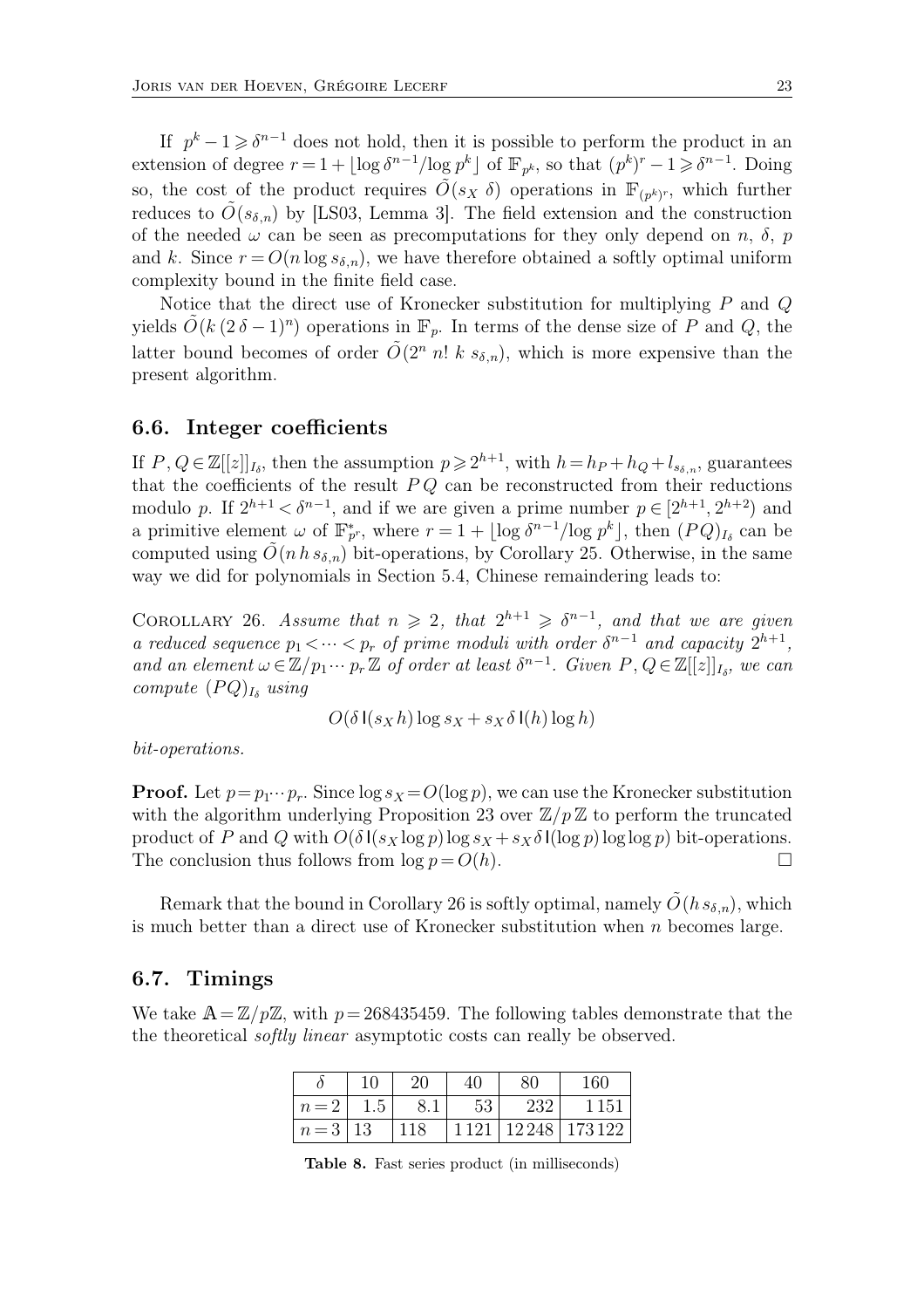When comparing Tables 8 and 6, we see that our fast product does not compete with the naive algorithm up to order 160 in the bivariate case. For three variables we observe that it outperforms the naive approach at large orders, but that it is still slower than Kronecker substitution (see Table 2).

|                       | 10    | 20   | 60       |
|-----------------------|-------|------|----------|
| naive                 | 0.002 | 0.11 | 184      |
| Kronecker $\vert 0.6$ |       |      | $\infty$ |
| fast                  | 0.05  | 0 8  |          |

**Table 9.** Series products with 4 variables (in seconds)

For 4 variables we see in Table 9 that the Kronecker product is slower than the naive approach (it also consumes a huge quantity of memory). The naive algorithm is fastest for small orders, but our fast algorithm wins for large orders.

For 5 and more variables the truncation order can not grow very large, and the naive algorithm becomes subquadratic, so that the threshold for the fast algorithm is much higher:

|           |      |            | 15       | ാ∩        | 25       |  |
|-----------|------|------------|----------|-----------|----------|--|
| naive     |      | .004       | 0.09     | Q<br>ر, , | 5.6      |  |
| Kronecker | 0.05 | 27<br>ಲ. I | 36       | $\infty$  | $\infty$ |  |
| fast      | 06   |            | റ<br>2.4 |           | 20       |  |

**Table 10.** Series products with 5 variables (in seconds)

# 7. Absolute factorization

Let K be a field, and let  $F \in \mathbb{K}[x_1, ..., x_n, y] = \mathbb{K}[x, y]$ . In this section we are interested to count the number of the *absolutely irreducible factors* of F, i.e. number of irreducible factors of F over the algebraic closure  $\overline{K}$  of K.

### **7.1. Reduction to linear algebra**

Let  $d_x = \deg_x F$  denote the total degree in the variables x, and let  $d_y = \deg_y F$ . The *integral hull* of supp F, which we will denote by S, is the intersection of  $\mathbb{Z}^{n+1}$  and the convex hull of supp F as a subset of  $\mathbb{R}^{n+1}$ . The method we are to use is not new, but combined with our fast algorithms of Section 5, we obtain a new complexity bound, essentially (for fixed values of n) quadratic in terms of the size of S.

Besides the support of  $F$ , we need to introduce

$$
S_x = S \cap ((\mathbb{N}^n \setminus \{(0, ..., 0)\}) \times \mathbb{N})
$$
  
\n
$$
S_y = S \cap (\mathbb{N}^n \times \mathbb{N} \setminus \{0\})
$$
  
\n
$$
S_{x,y} = S_x \cap S_y
$$
  
\n
$$
T = (S_{x,y} + S) \cup (S_x + S_y).
$$

Notice that  $S_y$  consists of the elements  $e \in S$  with  $e_{n+1} > 0$ . The set  $S_x$  contains the support of

$$
\theta_x F = \sum_{(e,f) \in \text{supp } F} (e_1 + \dots + e_n) F_{e,f} x^e y^f,
$$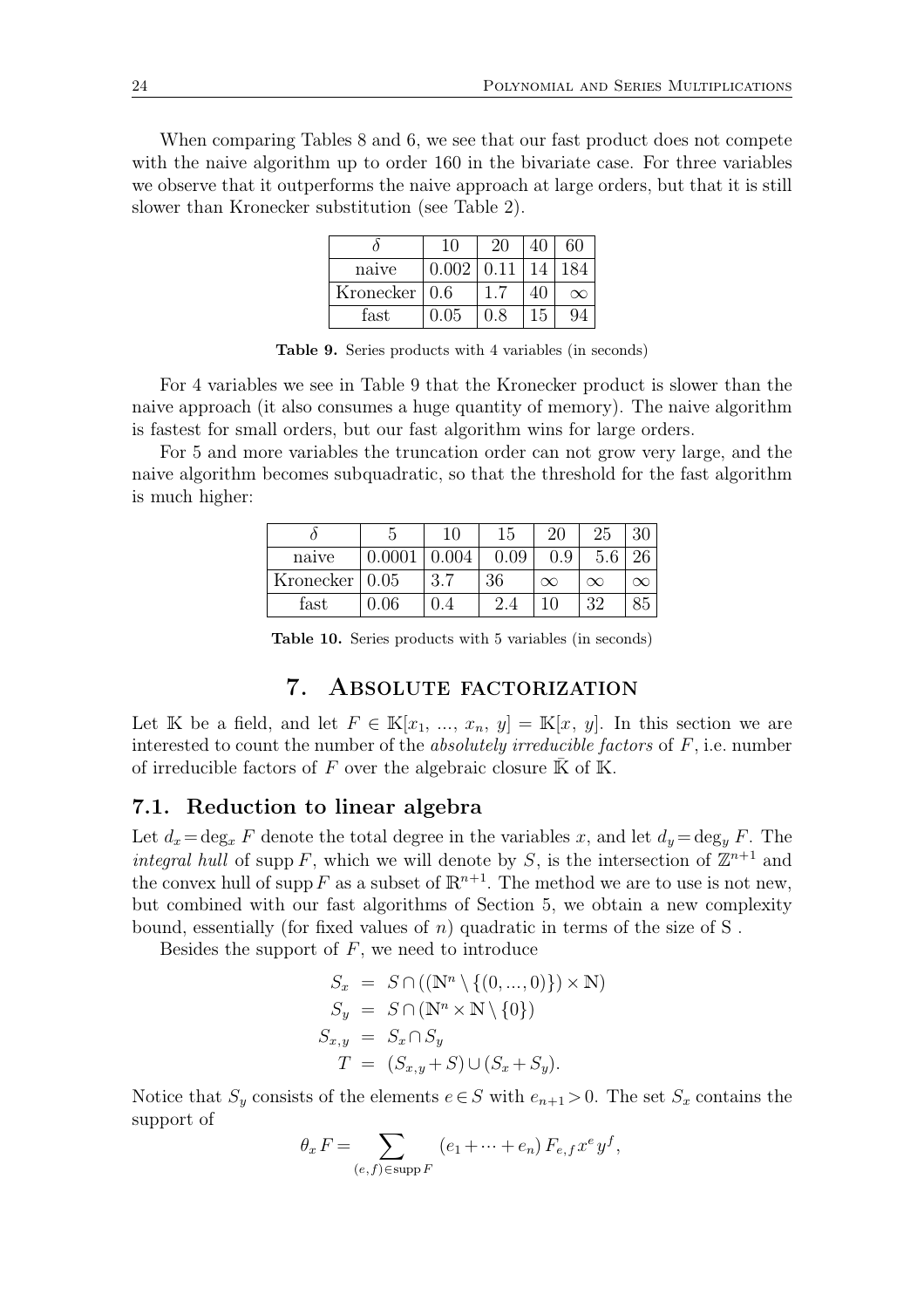the set  $S<sub>y</sub>$  contains the support of

$$
\theta_y F = y \frac{\partial F}{\partial y} = \sum_{(e,f) \in \text{supp } F} f F_{e,f} x^e y^f,
$$

and  $S_{x,y}$  contains supp  $\theta_x \theta_y F$ .

The absolute factorization of  $F$  mainly reduces to linear algebra by considering the following map:

$$
D_F: \mathbb{K}[x, y]_{S_y} \times \mathbb{K}[x, y]_{S_x} \longrightarrow \mathbb{K}[x, y]_T
$$
  
\n
$$
(G, H) \longmapsto G \theta_x F - H \theta_y F - (\theta_x G - \theta_y H) F,
$$

where  $\mathbb{K}[x, y]_{S_y}$  represents the subset of the polynomials with support in  $S_y$  (and similarly for  $S_x$ ,  $S_{x,y}$ , and T).

PROPOSITION 27. *Assume that* K *has characteristic 0 or at least*  $d_x(2d_y-1)+1$ , *that* F *is primitive in* y*, and that the discriminant of* F *in* y *is non-zero. Then the number of the absolutely irreducible factors of* F *equals the dimension of the kernel of*  $D_F$ .

**Proof.** This result is not original, but for a lack of an exact reference in the literature, we provide the reader with a sketch of the proof adapted from the bivariate case. Let  $\varphi_1, ..., \varphi_{d_y}$  represent the distinct roots of F in K(x). The assumption on the discriminant of  $F$  ensures that all are simple. Now consider the partial fraction decompositions of  $G/F$  and  $H/F$ :

$$
\frac{G}{F} = y \sum_{i=1}^{d_y} \frac{\rho_i}{y - \varphi_i}, \quad \frac{H}{F} = c(x) + \sum_{i=1}^{d_y} \frac{\sigma_i}{y - \varphi_i},
$$

where  $\rho_i$  and  $\sigma_i$  belong to  $\overline{\mathbb{K}(x)}$  and  $c(x) \in \mathbb{K}(x)$ . The fact that  $D_F(G, H) = 0$  is equivalent to

$$
\theta_x \bigg( \frac{G(x, y)}{F(x, y)} \bigg) = \theta_y \bigg( \frac{H(x, y)}{F(x, y)} \bigg),
$$

which rewrites into:

$$
y\sum_{i=1}^{d_y}\left(\frac{\theta_x(\rho_i)}{y-\varphi_i}+\frac{\rho_i\theta_x(\varphi_i)}{(y-\varphi_i)^2}\right)=-y\sum_{i=1}^{d_y}\frac{\sigma_i}{(y-\varphi_i)^2}.
$$

Therefore  $\theta_x(\rho_i)$  must vanish for all i. In characteristic 0, this implies that the  $\rho_i$ actually belong to K. If the characteristic is least  $d_x(2 d_y - 1) + 1$  this still holds by the same arguments as in Lemma 2.4 of [Gao03]. Let  $F_1, ..., F_r$  denote the absolutely irreducible factors of F, and let  $\hat{F}_i = \hat{F}/F_i$ . By applying classical facts on partial fraction decomposition, such as [GG02, Theorem 22.8] or [CL07, Appendix A] for instance, we deduce that G is a linear combination of the  $\hat{F}_i \theta_y F_i$ , hence that  $(G, \theta_y)$ H) belongs to the space spanned by the  $(\hat{F}_i \theta_y F_i, \hat{F}_i \theta_x F_i)$  over  $\mathbb{K}$ , for  $i \in \{1, ..., r\}$ .

Since  $\text{supp}(\hat{F}_i \theta_x F_i) \subseteq S_x$  and  $\text{supp}(\hat{F}_i \theta_y F_i) \subseteq S_y$ , the couples  $(\hat{F}_i \theta_y F_i, \hat{F}_i \theta_x F_i)$ form a basis of the kernel of  $D_F$  over  $\overline{K}$ , which concludes the proof.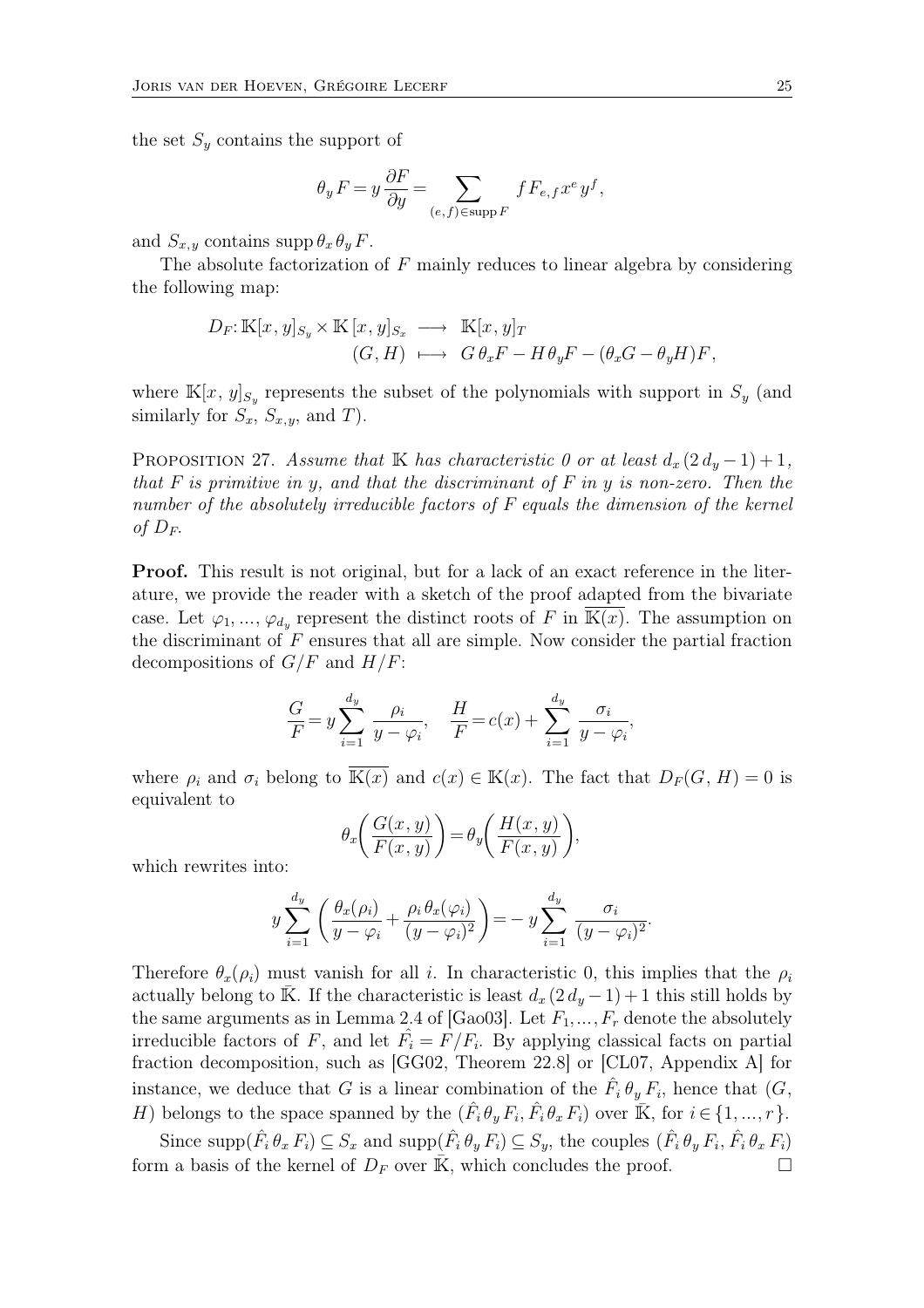Proposition 27 was first stated in [Gao03] in the bivariate case for the dense representation of the polynomials, and then in terms of the actual support of F in [GR03] but still for two variables. For several variables and block supports, generalizations have been proposed in [GKM+04, Remark 2.3] but they require computing the partial derivatives in all the variables separately, which yields more linear equations to be solved than with the present approach. Let us recall that the kernel of  $D_F$ is nothing else than the first De Rham cohomology group of the complementary of the hypersurface defined by  $F$  (this was pointed out in [Lec07], we refer the reader to [Sha09] for the details).

For a complete history of the algorithms designed for the absolute factorization we refer the reader to the introduction of [CL07]. In fact, the straightforward resolution of the linear system defined by  $D_F(G,H) = 0$  by Gaussian elimination requires  $O(s^{\omega-1}t)$  operations in K, where  $s=|S_x|+|S_y|$  is the number of the unknowns and  $t = |T| \geq s$  is the number of equations [Sto00, Proposition 2.11]. Here  $\omega$  is a real number at most 3 such that the product of two matrices of size  $s \times s$  can be done with  $O(s^{\omega})$  operations in K. In practice  $\omega$  is close to 3, so that Gaussian elimination leads to a cost more than quadratic.

In [Gao03], Gao suggested to compute the kernel of  $D_F$  using Wiedemann's algorithm: roughly speaking this reduces to compute the image by  $D_F$  of at most 2 |2 S| vectors. With a block support, and for when the dimension is fixed, the Kronecker substitution can be used so that a softly quadratic cost can be achieved in this way. In the next subsection we extend this idea for general supports by using the fast polynomial product of Section 5.

### **7.2. Algorithm**

The algorithm we propose for computing the number of the absolutely irreducible factors of  $F$  summarizes as follows:

ALGORITHM 28. Probable number of absolutely irreducible factors of F.

- *1. Compute the integral hull* S of the support of F. Deduce  $S_x$ ,  $S_y$ ,  $S_{x,y}$ , and T.
- 2. Pre-compute all the intermediate data necessary to the evaluation of  $D_F$  by *means of the fast polynomial product of Section 5.*
- *3. Compute the dimension of the kernel of*  $D_F$  *with the randomized algorithm of [ KS91, Section 4], all the necessary random values being taken in a given subset*  $S$  *of*  $K$ *.*

For simplicity, the following complexity analysis will not take into account the bitcost involved by operations with the exponents and the supports.

PROPOSITION 29. *Assume that* K *has characteristic 0 or at least*  $d_x(2d_y-1)+1$ , *that* F *is primitive in* y*, that the discriminant of* F *in* y *is non-zero, that we are given an element*  $\omega$  *in*  $\mathbb{K}$  *of order at least*  $(2 d_y + 1) \prod_{i=1}^n$  $\sum_{i=1}^{n} (2 \deg_{x_i} F + 1)$ *, and that the given set* S *contains at least*  $5 \, |2S| - 2$  *elements.* 

*Then Algorithm 28 performs the computation of the integral hull*  $S$  of  $|\text{supp } F|$ points of bit-size at most  $l_F$ , plus the computation of T, plus  $\tilde{O}(|2|S|^2)$  operations *in* K*. It returns a correct answer with a probability at least*  $1-\frac{3}{2}$  $\frac{3}{2}$ |2 S|(|2 S|+1)/|S|.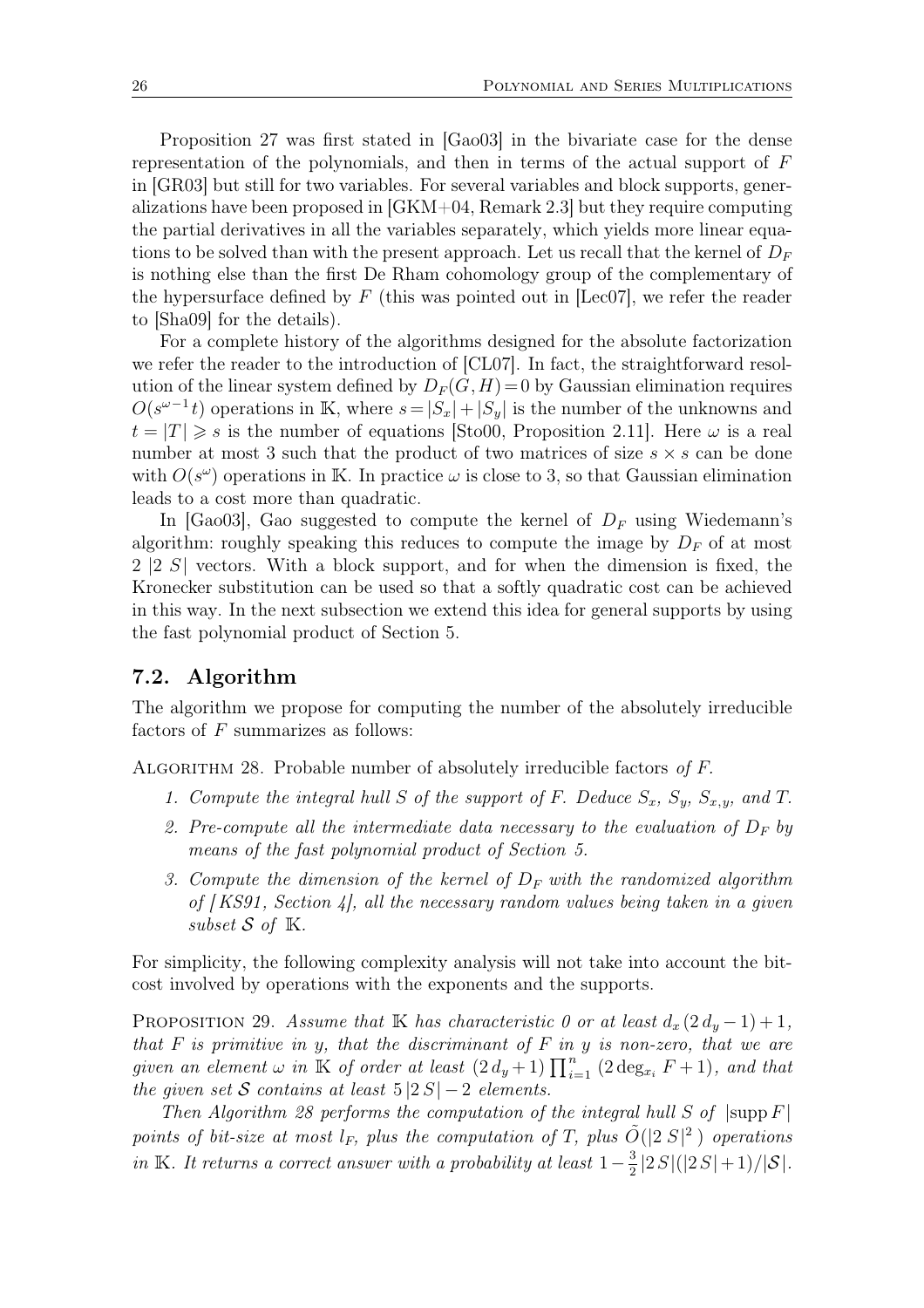**Proof.** Since T is included in 2 S, the assumption on the order of  $\omega$  allows us to apply Proposition 17. In the second step, we thus compute all the necessary powers of  $\omega$  to evaluate  $D_F$ : because the supports are convex, this only amounts to  $O(|2S|)$ operations in K. Then for any couple  $(G, H) \in \mathbb{K}[x, y]_{S_y} \times \mathbb{K}[x, y]_{S_x}$ , the vector  $D_F(G, H)$  can be computed with  $\tilde{O}(|2S|)$  operations.

Now, by Theorem 3 of [KS91], we can chose  $5 \vert 2 \vert S \vert - 2$  elements at random in S and compute the dimension of the kernel of  $D_F$  with  $O(|2S|)$  evaluations of  $D_F$  and  $\tilde{O}(|2S|^2)$  more operations in K. The probability of success being at least  $1-\frac{3}{2}$  $\frac{3}{2}$ |2 S|(|2 S| + 1)/|S|, this concludes the proof.

Once S is known, the set T can be obtained by means of the naive polynomial product with  $\tilde{O}(l_F |S|^2)$  bit-operations by Proposition 10. When the dimension is fixed and S is non-degenerated then |2 S| grows linearly with  $|S|$ , whence our algorithm becomes softly quadratic in  $|S|$ , in terms of the number of operations in K. This new complexity bound is to be compared to a recent algorithm by Weimann that computes the irreducible factorization of a bivariate polynomial within a cost that grows with  $|S|^3$  [Wei09a, Wei09b].

In practice, the computation of the integral hull is not negligible when the dimension becomes large. The known algorithms for computing the integral hull of supp  $F$ start by computing the convex hull. The latter problem is classical and can be solved in softly linear time in dimensions 2 and 3 (see for instance [PS85]). In higher dimensions, the size of the convex hull grows exponentially in the worst case and it can be the bottleneck of our algorithm. With the fastest known algorithms, the convex hull can be computed in time  $O(s_F^2 + f \log s_F)$  where f is the number of faces of the hull [Sei86] (improvements are to be found in [MS92]). In our implementation, we programmed the naive "gift-wrapping" method, which turned out to be sufficient for the examples below.

In order to enumerate the points with integer coordinates in the convex hull, we implemented a classical subdivision method. This turned out to be sufficient for our purposes. But let us mention that there exist specific and faster algorithms for this task such as in [Bar94b, Bar94a, LZ05] for instance. Discussing these aspects longer would lead us too far from the purposes of the present paper.

### **7.3. Timings**

We chose the following family of examples in two variables, which depends on a parameter  $\alpha$ :

$$
F_{\alpha} = \left[x^{\alpha+1} + \sum_{i=0}^{\alpha} a_i x^i y^{\alpha-i}\right] \left[y^{\alpha+1} + \sum_{i=0}^{\alpha} b_i x^i y^{\alpha-i}\right] \left[x^{[\alpha/2]-1} y^{[\alpha/2]-1} + \sum_{i=0}^{\alpha} c_i x^i y^{\alpha-i}\right].
$$

Here  $a_i, b_i, c_i \in \mathbb{K} = \mathbb{Z}/p\mathbb{Z}$  are taken at random, with  $p=268435459 < 2^{29}$ . In Table 11 below, we indicate the size  $s_F$  of F, the size of the matrix  $D_F$ , and the time spent for computing the integral hull. Then we compare the time taken by the Wiedemann method with the naive and the fast polynomial products. As expected we observe a softly cubic cost with the naive product, and a softly quadratic cost with the fast product. Notice that the supports are rather sparse, so that Kronecker substitution does not compete here.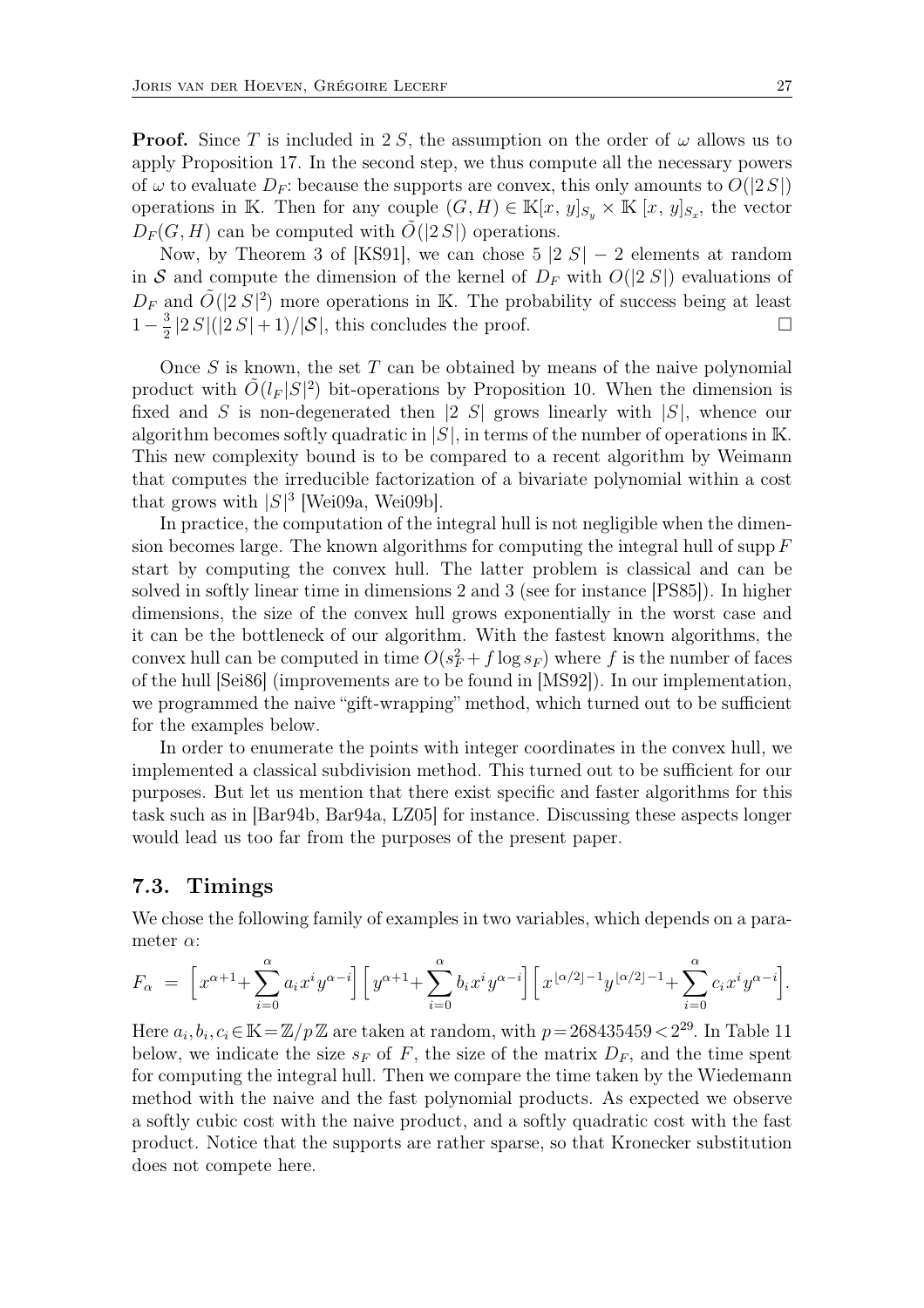|                       |     |     | 160  | 320                                                                               |
|-----------------------|-----|-----|------|-----------------------------------------------------------------------------------|
| integral hull         |     | 17  | 66   | 270                                                                               |
| Wiedemann naive       | 53  |     | 3096 | 24425                                                                             |
| Wiedemann fast        | 63  | 293 | 1282 | 5745                                                                              |
| $s_{F_\alpha}$        | 447 | 887 | 1767 | 3527                                                                              |
| size $D_{F_{\alpha}}$ |     |     |      | $1725 \times 926$   $3445 \times 1846$   $6885 \times 3686$   $13765 \times 7366$ |

**Table 11.** Counting the number of absolutely irreducible factors of  $F_\alpha$  (in seconds).

The goal of these examples is less the absolute factorization problem itself than the demonstration of the usefulness of the fast polynomial product on a real application. Let us finally mention that the algorithm with the smallest asymptotic cost, given in [CL07], will not gain on our family  $F_{\alpha}$ , because it starts with performing a random linear change of the variables. To the best of our knowledge, no other software is able to run the present examples faster.

# **CONCLUSION**

We have presented classical and new algorithms for multiplying polynomials and series in several variables with a special focus on asymptotic complexity. It turns out that the new algorithms lead to substantial speed-ups in specific situations, but are not competitive in a general manner. Of course, the fast algorithms involve many subalgorithms, which make them harder to optimize. With an additional implementation effort, some of the thresholds in our tables might become more favourable for the new algorithms.

In our implementation, all the variants are available independently from one to another, but they can also be combined with given thresholds. This allows the user to finetune the software whenever it is known whether the polynomials are rather dense (which occur if a random change of the variables is done for instance), strictly sparse, etc. In the near future, we hope to extend the present techniques to the division and higher level operations such as the g.c.d. and polynomial factorization.

### **BIBLIOGRAPHY**

- **[AKS04]** M. Agrawal, N. Kayal, and N. Saxena. PRIMES is in P. *Annals of Mathematics*, 160(2):781–793, 2004.
- **[Bar94a]** A. I. Barvinok. Computing the Ehrhart polynomial of a convex lattice polytope. *Discrete Comput. Geom.*, 12(1):35–48, 1994.
- **[Bar94b]** A. I. Barvinok. A polynomial time algorithm for counting integral points in polyhedra when the dimension is fixed. *Math. Oper. Res.*, 19(4):769–779, 1994.
- **[BCS97]** P. Bürgisser, M. Clausen, and M. A. Shokrollahi. *Algebraic complexity theory*. Springer-Verlag, 1997.
- **[Ber]** D. Bernstein. The transposition principle. Available from http://cr.yp.to/transposition.html.
- **[BLS03]** A. Bostan, G. Lecerf, and É. Schost. Tellegen's principle into practice. In *Proceedings of ISSAC 2003* , pages 37–44. ACM, 2003.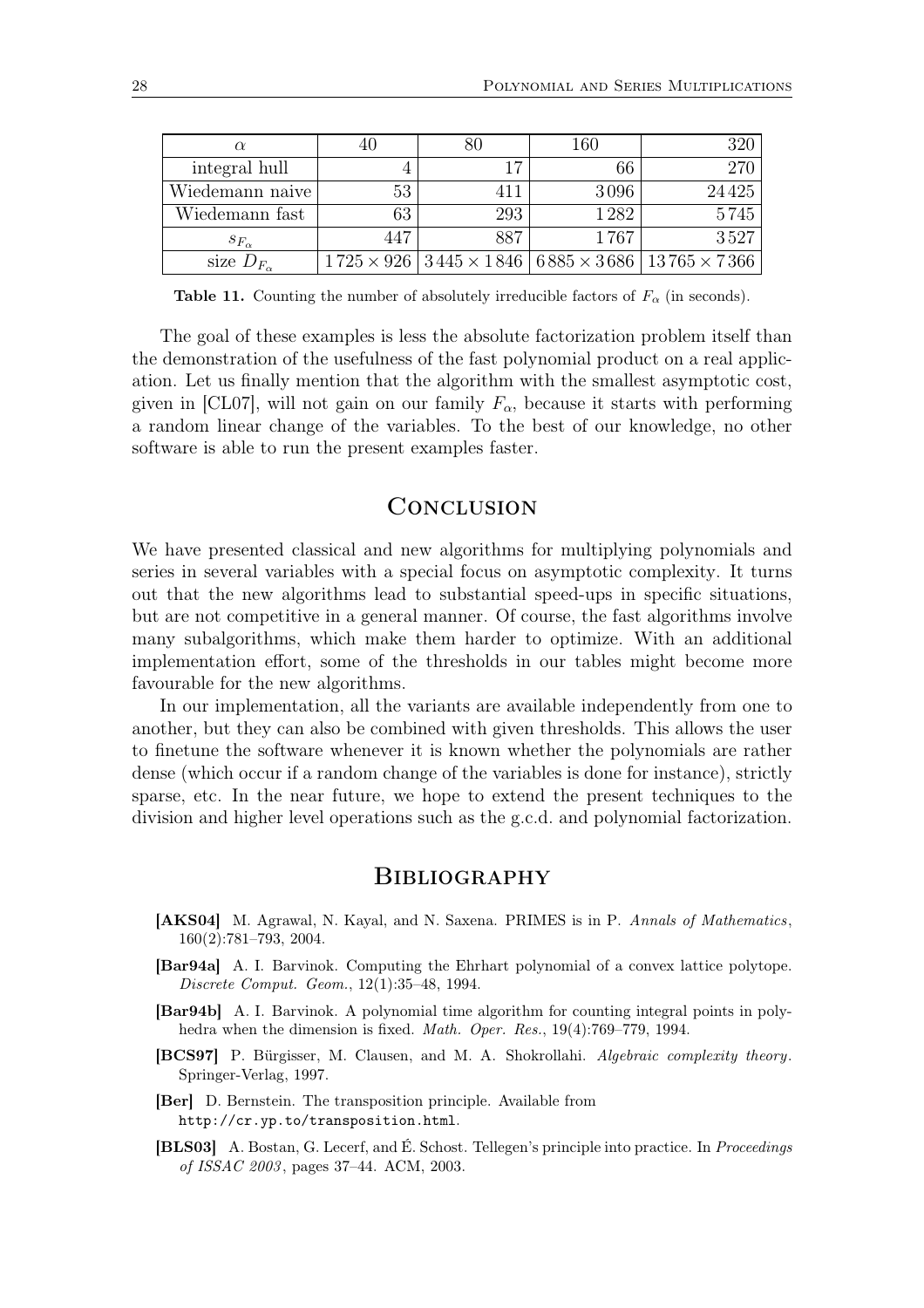- **[BM72]** A. Borodin and R.T. Moenck. Fast modular transforms via division. In *Thirteenth annual IEEE symposium on switching and automata theory*, pages 90–96, Univ. Maryland, College Park, Md., 1972.
- **[BM74]** A. Borodin and R.T. Moenck. Fast modular transforms. *Journal of Computer and System Sciences*, 8:366–386, 1974.
- **[Bor56]** J. L. Bordewijk. Inter-reciprocity applied to electrical networks. *Applied Scientific Research B: Electrophysics, Acoustics, Optics, Mathematical Methods*, 6:1–74, 1956.
- **[BP94]** D. Bini and V. Pan. *Polynomial and matrix computations (vol. 1): fundamental algorithms*. Birkhauser, 1994.
- **[BS91]** J. Buchmann and V. Shoup. Constructing nonresidues in finite fields and the extended Riemann hypothesis. In *STOC '91: Proceedings of the twenty-third annual ACM symposium on Theory of computing*, pages 72–79, New York, NY, USA, 1991. ACM.
- **[BT88]** M. Ben-Or and P. Tiwari. A deterministic algorithm for sparse multivariate polynomial interpolation. In *STOC '88: Proceedings of the twentieth annual ACM symposium on Theory of computing*, pages 301–309, New York, NY, USA, 1988. ACM.
- **[CGL92]** S. Czapor, K. Geddes, and G. Labahn. *Algorithms for Computer Algebra*. Kluwer Academic Publishers, 1992.
- **[CK91]** D. G. Cantor and E. Kaltofen. On fast multiplication of polynomials over arbitrary algebras. *Acta Informatica*, 28:693–701, 1991.
- **[CKL89]** J. Canny, E. Kaltofen, and Y. Lakshman. Solving systems of non-linear polynomial equations faster. In *Proc. ISSAC '89*, pages 121–128, Portland, Oregon, A.C.M., New York, 1989. ACM Press.
- **[CL07]** G. Chèze and G. Lecerf. Lifting and recombination techniques for absolute factorization. *J. Complexity*, 23(3):380–420, 2007.
- **[Cra36]** H. Cramér. On the order of magnitude of the difference between consecutive prime numbers. *Acta Arithmetica*, 2:23–46, 1936.
- **[CT65]** J.W. Cooley and J.W. Tukey. An algorithm for the machine calculation of complex Fourier series. *Math. Computat.*, 19:297–301, 1965.
- **[DST87]** J. H. Davenport, Y. Siret, and É. Tournier. *Calcul formel : systèmes et algorithmes de manipulations algébriques.* Masson, Paris, France, 1987.
- **[Fat03]** R. Fateman. Comparing the speed of programs for sparse polynomial multiplication. *SIGSAM Bull.*, 37(1):4–15, 2003.
- **[Für07]** M. Fürer. Faster integer multiplication. In *Proceedings of the Thirty-Ninth ACM Symposium on Theory of Computing (STOC 2007)*, pages 57–66, San Diego, California, 2007.
- **[Gao03]** S. Gao. Factoring multivariate polynomials via partial differential equations. *Math. Comp.*, 72(242):801–822, 2003.
- **[GG02]** J. von zur Gathen and J. Gerhard. *Modern Computer Algebra*. Cambridge University Press, 2-nd edition, 2002.
- **[GK87]** D. Y. Grigoriev and M. Karpinski. The matching problem for bipartite graphs with polynomially bounded permanents is in NC. In *Proceedings of the 28th IEEE Symposium on the Foundations of Computer Science*, pages 166–172, 1987.
- **[GKM+04]** S. Gao, E. Kaltofen, J. May, Z. Yang, and L. Zhi. Approximate factorization of multivariate polynomials via differential equations. In *ISSAC '04: Proceedings of the 2004 international symposium on Symbolic and algebraic computation*, pages 167–174, New York, NY, USA, 2004. ACM.
- **[GKS90]** D. Y. Grigoriev, M. Karpinski, and M. F. Singer. Fast parallel algorithms for sparse multivariate polynomial interpolation over finite fields. *SIAM J. Comput.*, 19(6):1059–1063, 1990.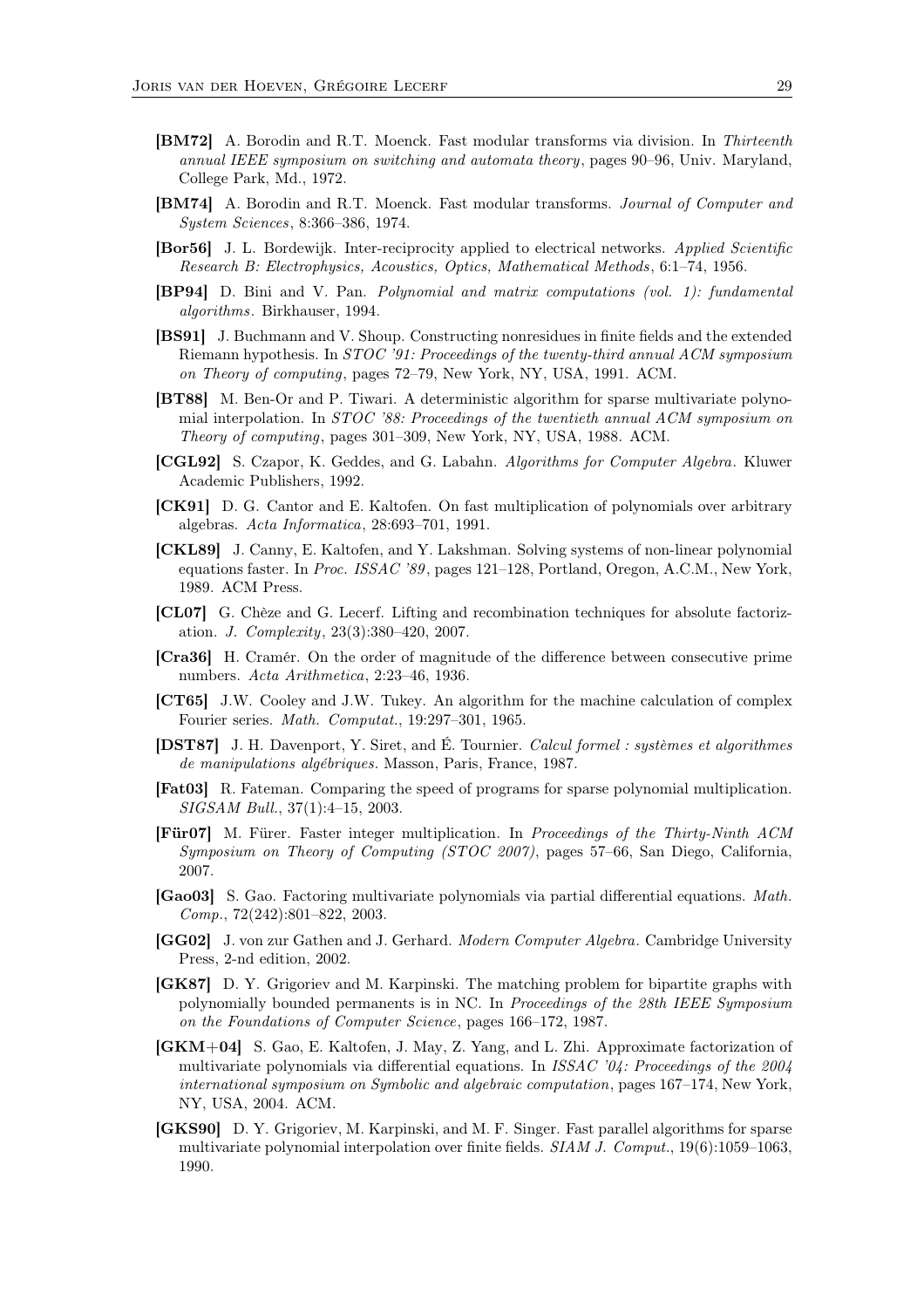- **[GKS94]** D. Grigoriev, M. Karpinski, and M. F. Singer. Computational complexity of sparse rational interpolation. *SIAM J. Comput.*, 23(1):1–11, 1994.
- **[GL06]** M. Gastineau and J. Laskar. Development of TRIP: Fast sparse multivariate polynomial multiplication using burst tries. In *Proceedings of ICCS 2006* , LNCS 3992, pages 446– 453. Springer, 2006.
- **[GR03]** S. Gao and V. M. Rodrigues. Irreducibility of polynomials modulo p via Newton polytopes. *J. Number Theory*, 101(1):32–47, 2003.
- **[Gra91]** T. Granlund et al. GMP, the GNU multiple precision arithmetic library. http://gmplib.org, 1991.
- **[GS09]** S. Garg and É. Schost. Interpolation of polynomials given by straight-line programs. *Theoretical Computer Science*, 410(27-29):2659–2662, 2009.
- **[H+02]** J. van der Hoeven et al. Mathemagix, 2002. http://www.mathemagix.org.
- **[HL10]** J. van der Hoeven and G. Lecerf. Divide and conquer products for multivariate polynomial and series. Work in progress, 2010.
- **[Hoe02]** J. van der Hoeven. Relax, but don't be too lazy. *J. Symbolic Comput.*, 34:479–542, 2002.
- **[Hoe04]** J. van der Hoeven. The truncated Fourier transform and applications. In J. Gutierrez, editor, *Proc. ISSAC 2004* , pages 290–296, Univ. of Cantabria, Santander, Spain, July 4–7 2004.
- **[Hoe06]** J. van der Hoeven. Newton's method and FFT trading. Technical Report 2006-17, Univ. Paris-Sud, 2006. To appear in JSC.
- **[HW79]** G. H. Hardy and E. M. Wright. *An introduction to the theory of numbers*. Oxford University Press, 1979.
- **[Joh74]** S. C. Johnson. Sparse polynomial arithmetic. *SIGSAM Bull.*, 8(3):63–71, 1974.
- **[KL88]** E. Kaltofen and Y. N. Lakshman. Improved sparse multivariate polynomial interpolation algorithms. In *ISSAC '88: Proceedings of the international symposium on Symbolic and algebraic computation*, pages 467–474. Springer Verlag, 1988.
- **[KLL00]** E. Kaltofen, W. Lee, and A. A. Lobo. Early termination in Ben-Or/Tiwari sparse interpolation and a hybrid of Zippel's algorithm. In *ISSAC '00: Proceedings of the 2000 international symposium on Symbolic and algebraic computation*, pages 192–201, New York, NY, USA, 2000. ACM.
- **[KLW90]** E. Kaltofen, Y. N. Lakshman, and J.-M. Wiley. Modular rational sparse multivariate polynomial interpolation. In *ISSAC '90: Proceedings of the international symposium on Symbolic and algebraic computation*, pages 135–139, New York, NY, USA, 1990. ACM.
- **[KS91]** E. Kaltofen and B. D. Saunders. On Wiedemann's method of solving sparse linear systems. In H. F. Mattson, T. Mora, and T. R. N. Rao, editors, *Proceedings of AAECC-9* , volume 539 of *Lect. Notes Comput. Sci.*, pages 29–38. Springer-Verlag, 1991.
- **[KT90]** E. Kaltofen and B. M. Trager. Computing with polynomials given by black boxes for their evaluations: greatest common divisors, factorization, separation of numerators and denominators. *J. Symbolic Comput.*, 9(3):301–320, 1990.
- **[Lec07]** G. Lecerf. Improved dense multivariate polynomial factorization algorithms. *J. Symbolic Comput.*, 42(4):477–494, 2007.
- **[LS03]** G. Lecerf and É. Schost. Fast multivariate power series multiplication in characteristic zero. *SADIO Electronic Journal on Informatics and Operations Research*, 5(1):1–10, September 2003.
- **[LZ05]** J. B. Lasserre and E. S. Zeron. An alternative algorithm for counting lattice points in a convex polytope. *Math. Oper. Res.*, 30(3):597–614, 2005.